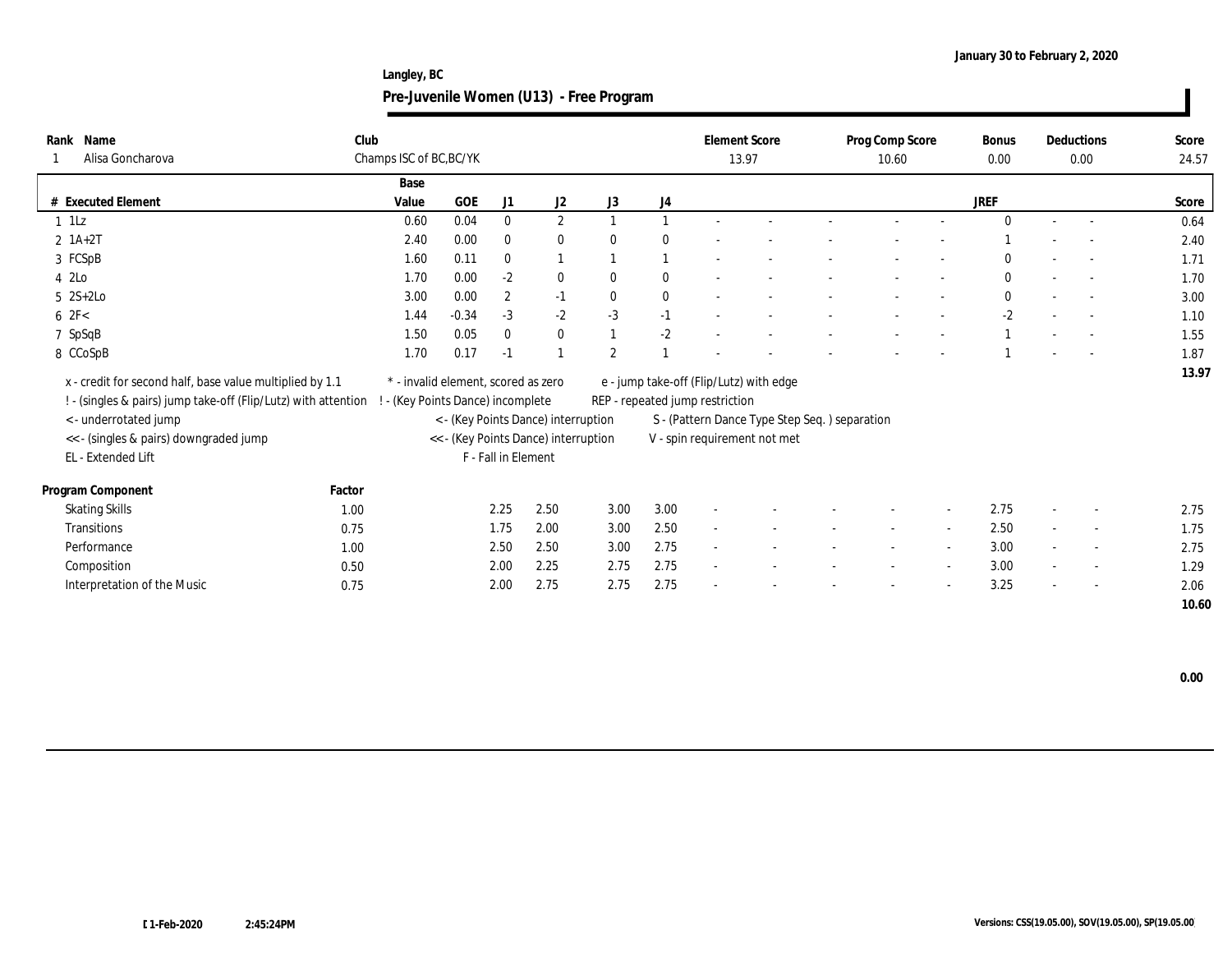**Langley, BC Pre-Juvenile Women (U13) - Free Program**

| 2 | Rank Name<br>Shannon Chan                                                                                                                                                                                           | Club   | Connaught SC, BC/YK                                                    |         |                     |                                                                             |                |                                 | <b>Element Score</b><br>13.37 |                                                                                                                          | Prog Comp Score<br>10.80 |        | Bonus<br>0.00 |                          | Deductions<br>0.20 | Score<br>23.97 |
|---|---------------------------------------------------------------------------------------------------------------------------------------------------------------------------------------------------------------------|--------|------------------------------------------------------------------------|---------|---------------------|-----------------------------------------------------------------------------|----------------|---------------------------------|-------------------------------|--------------------------------------------------------------------------------------------------------------------------|--------------------------|--------|---------------|--------------------------|--------------------|----------------|
|   |                                                                                                                                                                                                                     |        | Base                                                                   |         |                     |                                                                             |                |                                 |                               |                                                                                                                          |                          |        |               |                          |                    |                |
|   | # Executed Element                                                                                                                                                                                                  |        | Value                                                                  | GOE     | J1                  | J2                                                                          | J3             | J4                              |                               |                                                                                                                          |                          |        | <b>JREF</b>   |                          |                    | Score          |
|   | $1 \t1A$                                                                                                                                                                                                            |        | 1.10                                                                   | 0.11    |                     |                                                                             |                |                                 |                               |                                                                                                                          |                          |        |               |                          |                    | 1.21           |
|   | $2 S+2T$                                                                                                                                                                                                            |        | 2.60                                                                   | $-0.13$ | $-1$                | $-1$                                                                        | $-1$           | $-1$                            |                               |                                                                                                                          |                          |        |               |                          |                    | 2.47           |
|   | 3 FCSpB                                                                                                                                                                                                             |        | 1.60                                                                   | 0.00    | $\mathbf{0}$        | $\bf{0}$                                                                    | $\mathbf{0}$   | $\bf{0}$                        |                               |                                                                                                                          |                          |        |               |                          |                    | 1.60           |
|   | 4 SpSqB                                                                                                                                                                                                             |        | 1.50                                                                   | $-0.15$ | $-1$                | $-2$                                                                        | $\mathbf{0}$   | $-2$                            |                               |                                                                                                                          |                          |        |               |                          |                    | 1.35           |
|   | $5$ $2F<$                                                                                                                                                                                                           |        | 1.44                                                                   | $-0.72$ | $-5$                | $-5$                                                                        | $-5$           | $-5$                            |                               |                                                                                                                          |                          |        | $-5$          |                          |                    | 0.72           |
|   | $6 \text{ } 2\text{Lo}+2\text{Lo}$                                                                                                                                                                                  |        | 3.06                                                                   | $-0.28$ | $-1$                | $-2$                                                                        | $-2$           | $-2$                            |                               |                                                                                                                          |                          |        | $\mathbf{0}$  |                          | $\sim$             | 2.78           |
|   | 7 2S                                                                                                                                                                                                                |        | 1.30                                                                   | 0.13    |                     |                                                                             |                | $\bf{0}$                        |                               |                                                                                                                          |                          |        |               |                          |                    | 1.43           |
|   | 8 CCoSpB                                                                                                                                                                                                            |        | 1.70                                                                   | 0.11    |                     | $\bf{0}$                                                                    | $\overline{2}$ |                                 |                               |                                                                                                                          |                          |        |               |                          |                    | 1.81           |
|   | x - credit for second half, base value multiplied by 1.1<br>! - (singles & pairs) jump take-off (Flip/Lutz) with attention<br>< - underrotated jump<br><< - (singles & pairs) downgraded jump<br>EL - Extended Lift |        | * - invalid element, scored as zero<br>- (Key Points Dance) incomplete |         | F - Fall in Element | < - (Key Points Dance) interruption<br><< - (Key Points Dance) interruption |                | REP - repeated jump restriction |                               | e - jump take-off (Flip/Lutz) with edge<br>S - (Pattern Dance Type Step Seq.) separation<br>V - spin requirement not met |                          |        |               |                          |                    | 13.37          |
|   | Program Component                                                                                                                                                                                                   | Factor |                                                                        |         |                     |                                                                             |                |                                 |                               |                                                                                                                          |                          |        |               |                          |                    |                |
|   | <b>Skating Skills</b>                                                                                                                                                                                               | 1.00   |                                                                        |         | 2.25                | 2.75                                                                        | 3.25           | 3.00                            |                               |                                                                                                                          |                          |        | 3.00          |                          |                    | 2.92           |
|   | Transitions                                                                                                                                                                                                         | 0.75   |                                                                        |         | 2.00                | 2.50                                                                        | 2.75           | 2.75                            |                               |                                                                                                                          |                          |        | 2.75          | $\sim$                   |                    | 2.00           |
|   | Performance                                                                                                                                                                                                         | 1.00   |                                                                        |         | 2.25                | 2.50                                                                        | 2.75           | 3.00                            |                               |                                                                                                                          |                          |        | 2.50          | $\sim$                   |                    | 2.58           |
|   | Composition                                                                                                                                                                                                         | 0.50   |                                                                        |         | 2.00                | 2.75                                                                        | 3.00           | 2.75                            | $\sim$                        |                                                                                                                          |                          | $\sim$ | 3.00          | $\sim$                   |                    | 1.42           |
|   | Interpretation of the Music                                                                                                                                                                                         | 0.75   |                                                                        |         | 1.75                | 2.50                                                                        | 2.75           | 3.25                            |                               |                                                                                                                          |                          |        | 2.25          | $\overline{\phantom{a}}$ |                    | 1.88           |
|   |                                                                                                                                                                                                                     |        |                                                                        |         |                     |                                                                             |                |                                 |                               |                                                                                                                          |                          |        |               |                          |                    |                |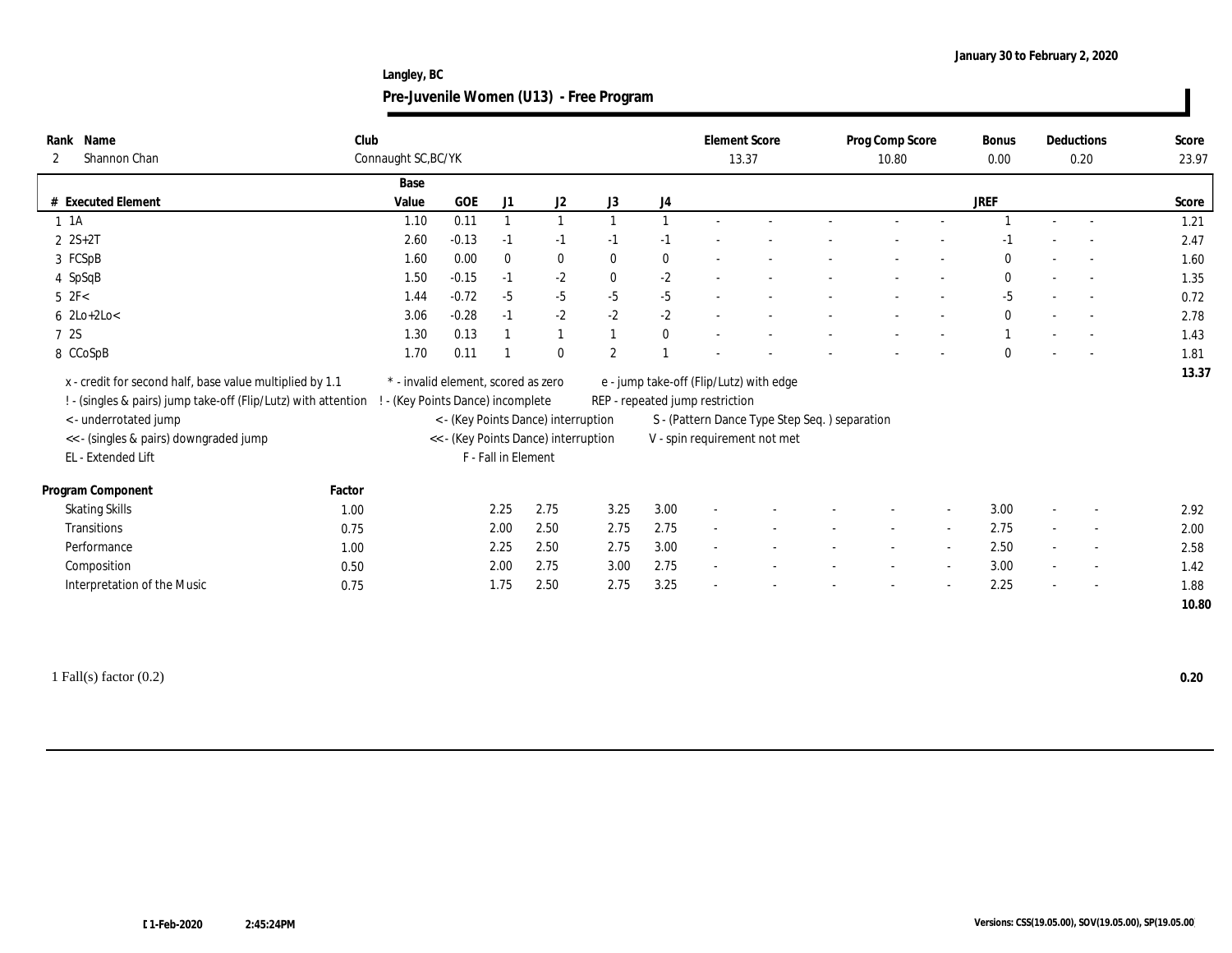**Langley, BC Pre-Juvenile Women (U13) - Free Program**

| Rank Name<br>Alexandra Ye<br>3                                                                                             | Club   | Langley FSC, BC/YK                                                     |            |                     |                                      |                |                | <b>Element Score</b>            | 12.74                                         | Prog Comp Score<br>11.22 |                          | <b>Bonus</b><br>0.00 |                          | Deductions<br>0.00       | Score<br>23.96 |
|----------------------------------------------------------------------------------------------------------------------------|--------|------------------------------------------------------------------------|------------|---------------------|--------------------------------------|----------------|----------------|---------------------------------|-----------------------------------------------|--------------------------|--------------------------|----------------------|--------------------------|--------------------------|----------------|
|                                                                                                                            |        | Base                                                                   |            |                     |                                      |                |                |                                 |                                               |                          |                          |                      |                          |                          |                |
| <b>Executed Element</b><br>#                                                                                               |        | Value                                                                  | <b>GOE</b> | J1                  | J2                                   | J3             | J4             |                                 |                                               |                          |                          | <b>JREF</b>          |                          |                          | Score          |
| $1 \ 2S + 2T$                                                                                                              |        | 2.60                                                                   | 0.00       |                     | $\bf{0}$                             | $\mathbf{0}$   | $\mathbf{0}$   |                                 |                                               |                          |                          |                      | $\sim$                   |                          | 2.60           |
| $2$ SpSqB                                                                                                                  |        | 1.50                                                                   | 0.20       |                     |                                      | $\overline{2}$ | $\overline{2}$ |                                 |                                               |                          |                          |                      |                          |                          | 1.70           |
| 3 2T                                                                                                                       |        | 1.30                                                                   | 0.00       | $\mathbf{0}$        | $\bf{0}$                             | $\mathbf{0}$   | $\mathbf{0}$   |                                 |                                               |                          |                          |                      |                          |                          | 1.30           |
| 4 CCoSpB                                                                                                                   |        | 1.70                                                                   | 0.23       |                     |                                      | $\overline{2}$ | $\mathbf{2}$   |                                 |                                               |                          |                          |                      |                          |                          | 1.93           |
| 5 2S                                                                                                                       |        | 1.30                                                                   | 0.00       | $\mathbf{0}$        | $\bf{0}$                             | $\mathbf{0}$   | $\mathbf{0}$   |                                 |                                               |                          |                          |                      |                          |                          | 1.30           |
| $6 \text{ } 2F <<$                                                                                                         |        | 0.50                                                                   | $-0.25$    | $-5$                | $-4$                                 | $-5$           | $-5$           |                                 |                                               |                          |                          | $-5$                 |                          |                          | 0.25           |
| $7$ 1A+2Lo<                                                                                                                |        | 2.46                                                                   | $-0.27$    | $-2$                | $-2$                                 | $-2$           | $-2$           |                                 |                                               |                          |                          | $-2$                 | $\overline{\phantom{a}}$ |                          | 2.19           |
| 8 FSSpB                                                                                                                    |        | 1.70                                                                   | $-0.23$    | $-2$                | $\boldsymbol{0}$                     | $-2$           | $-2$           |                                 |                                               |                          |                          | 0                    |                          |                          | 1.47           |
| x - credit for second half, base value multiplied by 1.1<br>! - (singles & pairs) jump take-off (Flip/Lutz) with attention |        | * - invalid element, scored as zero<br>- (Key Points Dance) incomplete |            |                     |                                      |                |                | REP - repeated jump restriction | e - jump take-off (Flip/Lutz) with edge       |                          |                          |                      |                          |                          | 12.74          |
| <- underrotated jump                                                                                                       |        |                                                                        |            |                     | < - (Key Points Dance) interruption  |                |                |                                 | S - (Pattern Dance Type Step Seq.) separation |                          |                          |                      |                          |                          |                |
| << - (singles & pairs) downgraded jump                                                                                     |        |                                                                        |            |                     | << - (Key Points Dance) interruption |                |                |                                 | V - spin requirement not met                  |                          |                          |                      |                          |                          |                |
| EL - Extended Lift                                                                                                         |        |                                                                        |            | F - Fall in Element |                                      |                |                |                                 |                                               |                          |                          |                      |                          |                          |                |
| Program Component                                                                                                          | Factor |                                                                        |            |                     |                                      |                |                |                                 |                                               |                          |                          |                      |                          |                          |                |
| <b>Skating Skills</b>                                                                                                      | 1.00   |                                                                        |            | 2.25                | 2.75                                 | 2.75           | 3.00           |                                 |                                               |                          |                          | 3.00                 | $\sim$                   |                          | 2.83           |
| <b>Transitions</b>                                                                                                         | 0.75   |                                                                        |            | 2.25                | 2.75                                 | 2.75           | 2.75           |                                 |                                               |                          |                          | 2.75                 | $\sim$                   | $\sim$                   | 2.06           |
| Performance                                                                                                                | 1.00   |                                                                        |            | 2.25                | 2.50                                 | 3.00           | 3.00           |                                 |                                               |                          |                          | 3.00                 | $\sim$                   |                          | 2.83           |
| Composition                                                                                                                | 0.50   |                                                                        |            | 2.00                | 2.50                                 | 3.00           | 2.75           |                                 |                                               |                          | $\overline{\phantom{a}}$ | 3.00                 | $\sim$                   | $\overline{\phantom{a}}$ | 1.38           |
| Interpretation of the Music                                                                                                | 0.75   |                                                                        |            | 2.25                | 2.50                                 | 3.00           | 3.00           |                                 |                                               |                          |                          | 3.25                 | $\sim$                   |                          | 2.12           |
|                                                                                                                            |        |                                                                        |            |                     |                                      |                |                |                                 |                                               |                          |                          |                      |                          |                          | 11.22          |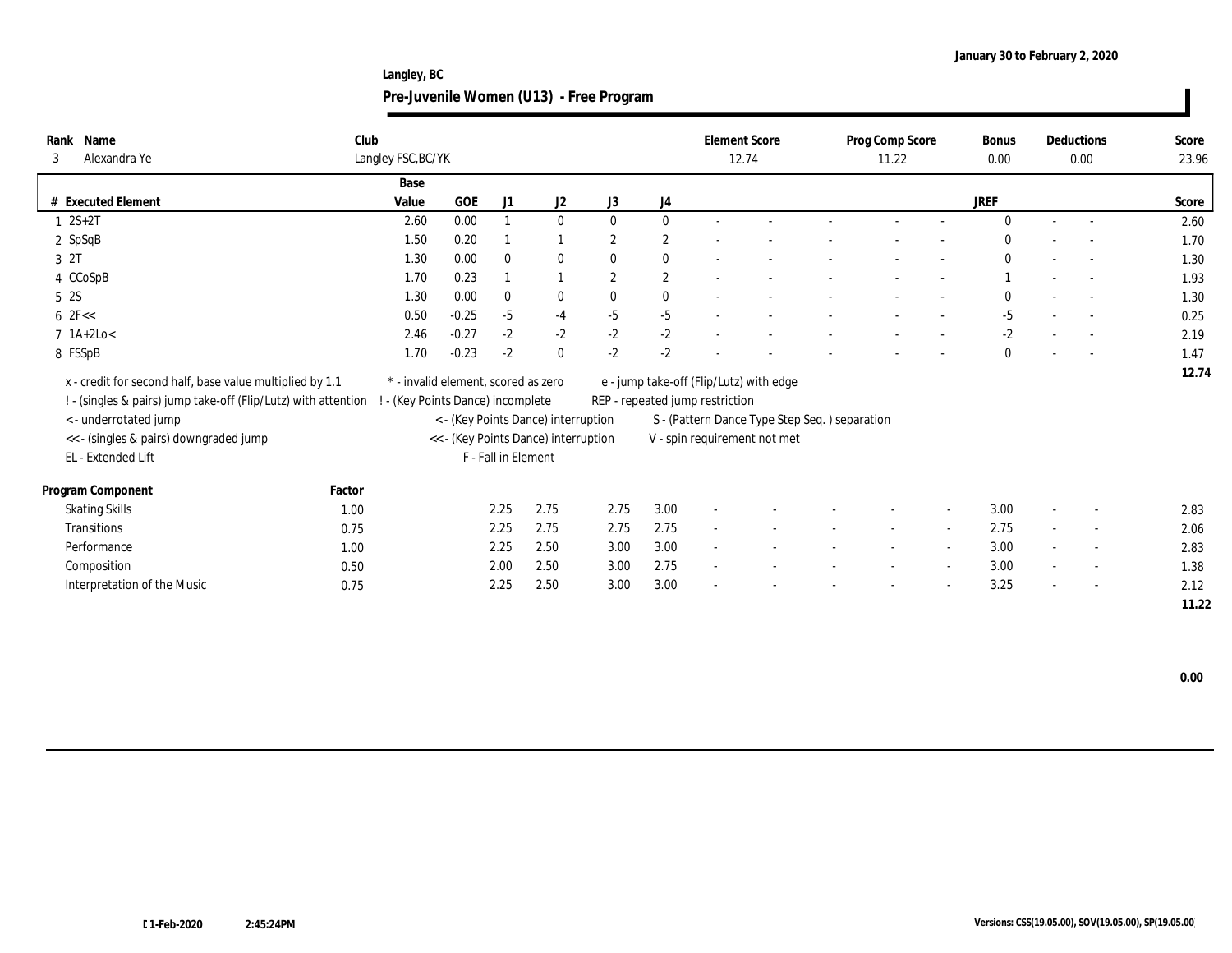**Langley, BC Pre-Juvenile Women (U13) - Free Program**

| Name<br>Rank                                                                                     | Club                                |            |                     |                                      |              |            | <b>Element Score</b>            |                                               | Prog Comp Score |                          | Bonus        |                          | Deductions               | Score |
|--------------------------------------------------------------------------------------------------|-------------------------------------|------------|---------------------|--------------------------------------|--------------|------------|---------------------------------|-----------------------------------------------|-----------------|--------------------------|--------------|--------------------------|--------------------------|-------|
| Chloe Lu<br>4                                                                                    | Champs ISC of BC, BC/YK             |            |                     |                                      |              |            | 12.05                           |                                               | 11.80           |                          | 0.00         |                          | 0.00                     | 23.85 |
|                                                                                                  | Base                                |            |                     |                                      |              |            |                                 |                                               |                 |                          |              |                          |                          |       |
| # Executed Element                                                                               | Value                               | <b>GOE</b> | J1                  | J2                                   | J3           | J4         |                                 |                                               |                 |                          | <b>JREF</b>  |                          |                          | Score |
| $1 \t1A$                                                                                         | 1.10                                | 0.00       | $\mathbf{0}$        | $\mathbf{1}$                         | $\mathbf{0}$ | $\bf{0}$   |                                 |                                               |                 |                          |              |                          |                          | 1.10  |
| $2 \text{2Lo+1Lo}$                                                                               | 2.20                                | 0.00       |                     | $-1$                                 | $\bf{0}$     | $\bf{0}$   |                                 |                                               |                 |                          |              |                          |                          | 2.20  |
| $3 \ 1Lz+1T$                                                                                     | 1.00                                | 0.00       | $\bf{0}$            | $\bf{0}$                             | $\mathbf{0}$ | $\bf{0}$   |                                 |                                               |                 |                          | $\bf{0}$     | $\overline{\phantom{a}}$ | $\sim$                   | 1.00  |
| 4 CCoSpB                                                                                         | 1.70                                | 0.28       | $\boldsymbol{2}$    | $\overline{1}$                       | 3            | $\sqrt{2}$ |                                 |                                               |                 |                          |              |                          | $\sim$                   | 1.98  |
| 5 2S                                                                                             | 1.30                                | $-0.13$    | $-1$                | $-1$                                 | $-1$         | $-1$       |                                 |                                               |                 |                          | $-1$         |                          |                          | 1.17  |
| 6 SpSqB                                                                                          | 1.50                                | $-0.25$    | $-2$                | $-3$                                 | $-1$         | $-2$       |                                 |                                               |                 |                          |              |                          |                          | 1.25  |
| 7 2Lo                                                                                            | 1.70                                | 0.00       | $\mathbf{0}$        | $\bf{0}$                             | $\mathbf{0}$ | $\bf{0}$   |                                 |                                               |                 |                          | $\mathbf{0}$ |                          |                          | 1.70  |
| 8 FCSpB                                                                                          | 1.60                                | 0.05       |                     | $\bf{0}$                             | $\theta$     |            |                                 |                                               |                 |                          | $\bf{0}$     |                          |                          | 1.65  |
| x - credit for second half, base value multiplied by 1.1                                         | * - invalid element, scored as zero |            |                     |                                      |              |            |                                 | e - jump take-off (Flip/Lutz) with edge       |                 |                          |              |                          |                          | 12.05 |
| ! - (singles & pairs) jump take-off (Flip/Lutz) with attention ! - (Key Points Dance) incomplete |                                     |            |                     |                                      |              |            | REP - repeated jump restriction |                                               |                 |                          |              |                          |                          |       |
| < - underrotated jump                                                                            |                                     |            |                     | < - (Key Points Dance) interruption  |              |            |                                 | S - (Pattern Dance Type Step Seq.) separation |                 |                          |              |                          |                          |       |
| << - (singles & pairs) downgraded jump                                                           |                                     |            |                     | << - (Key Points Dance) interruption |              |            |                                 | V - spin requirement not met                  |                 |                          |              |                          |                          |       |
| EL - Extended Lift                                                                               |                                     |            | F - Fall in Element |                                      |              |            |                                 |                                               |                 |                          |              |                          |                          |       |
| Program Component<br>Factor                                                                      |                                     |            |                     |                                      |              |            |                                 |                                               |                 |                          |              |                          |                          |       |
| <b>Skating Skills</b>                                                                            | 1.00                                |            | 2.50                | 3.00                                 | 3.25         | 3.25       | $\sim$                          |                                               |                 |                          | 3.00         | $\sim$                   |                          | 3.08  |
| Transitions                                                                                      | 0.75                                |            | 2.75                | 2.50                                 | 3.00         | 2.75       | $\sim$                          |                                               | $\sim$          | $\overline{\phantom{a}}$ | 3.00         | $\sim$                   | $\overline{\phantom{a}}$ | 2.12  |
| Performance                                                                                      | 1.00                                |            | 2.50                | 2.50                                 | 3.00         | 3.25       | $\sim$                          |                                               |                 |                          | 3.00         | $\sim$                   |                          | 2.83  |
| Composition                                                                                      | 0.50                                |            | 2.50                | 2.75                                 | 3.00         | 3.00       | $\sim$                          |                                               |                 |                          | 3.25         | $\sim$                   | $\overline{\phantom{a}}$ | 1.46  |
| Interpretation of the Music                                                                      | 0.75                                |            | 3.25                | 2.75                                 | 3.00         | 3.25       |                                 |                                               |                 |                          | 3.00         | $\sim$                   | $\overline{\phantom{a}}$ | 2.31  |
|                                                                                                  |                                     |            |                     |                                      |              |            |                                 |                                               |                 |                          |              |                          |                          | 11.80 |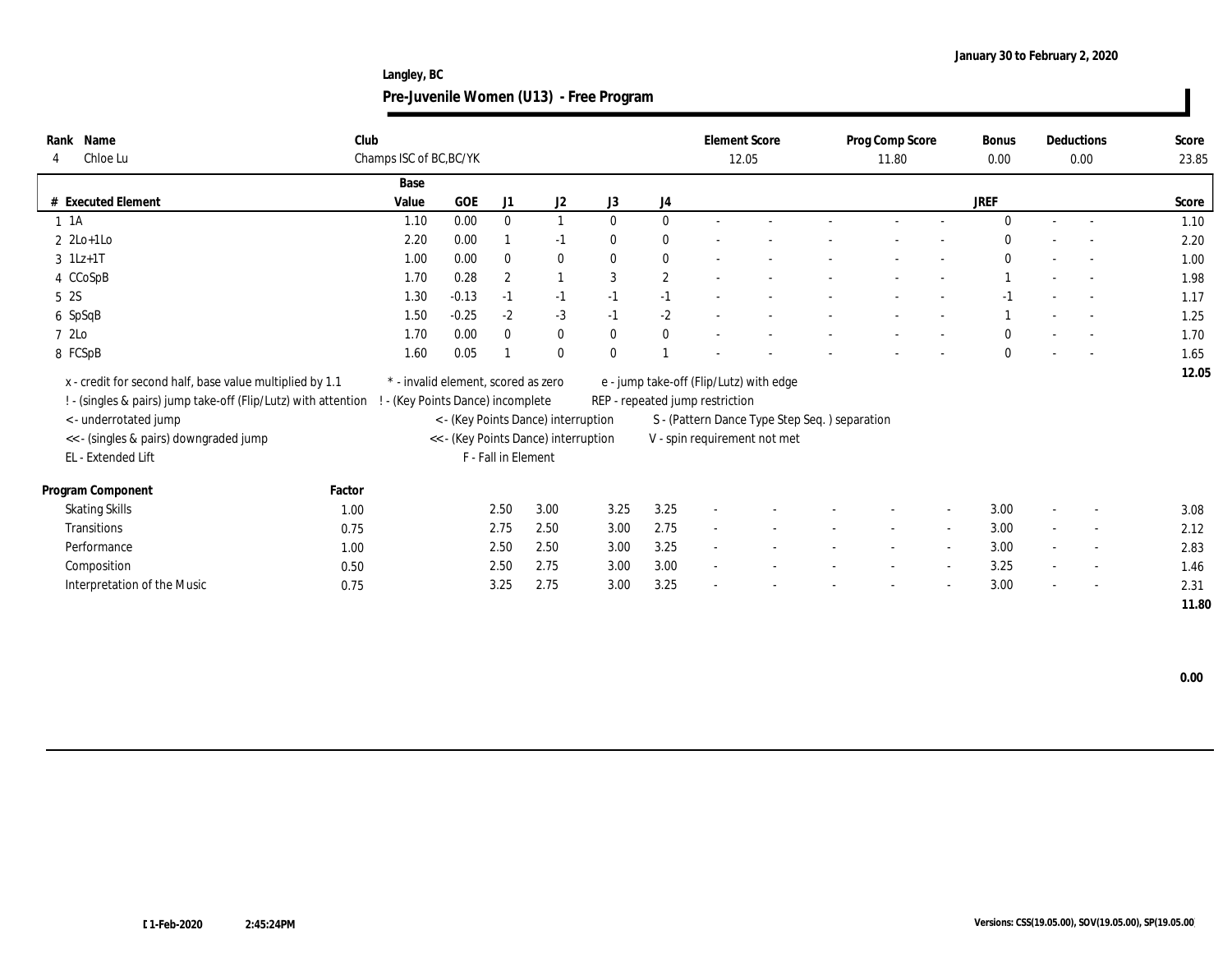**Langley, BC Pre-Juvenile Women (U13) - Free Program**

| Club<br>Name<br>Rank<br>Anjali Wong<br>5                                                                                   | Inlet SC, BC/YK                                                        |         |                     |                                      |              |              | <b>Element Score</b>            | 13.20                                         | Prog Comp Score<br>10.36 |        | <b>Bonus</b><br>0.00 |                          | Deductions<br>0.00       | Score<br>23.56 |
|----------------------------------------------------------------------------------------------------------------------------|------------------------------------------------------------------------|---------|---------------------|--------------------------------------|--------------|--------------|---------------------------------|-----------------------------------------------|--------------------------|--------|----------------------|--------------------------|--------------------------|----------------|
|                                                                                                                            | Base                                                                   |         |                     |                                      |              |              |                                 |                                               |                          |        |                      |                          |                          |                |
| # Executed Element                                                                                                         | Value                                                                  | GOE     | J1                  | J2                                   | J3           | J4           |                                 |                                               |                          |        | <b>JREF</b>          |                          |                          | Score          |
| $1 \t1A+2T$                                                                                                                | 2.40                                                                   | $-0.17$ | $-2$                | $-1$                                 | $-2$         | $-1$         |                                 |                                               |                          |        | $-1$                 |                          |                          | 2.23           |
| $2 \text{ } 2S+2Lo <$                                                                                                      | 2.66                                                                   | $-0.27$ | $-3$                | $-2$                                 | $-2$         | $-2$         |                                 |                                               |                          |        |                      |                          |                          | 2.39           |
| 3 CCoSpB                                                                                                                   | 1.70                                                                   | 0.23    | $\overline{2}$      |                                      | $\mathbf{0}$ | $\mathbf{2}$ |                                 |                                               |                          |        |                      |                          |                          | 1.93           |
| 4 SpSqB                                                                                                                    | 1.50                                                                   | $-0.15$ | $-1$                | $-1$                                 | $-1$         | $-1$         |                                 |                                               |                          |        | 0                    |                          | $\sim$                   | 1.35           |
| $5$ $2F<$                                                                                                                  | 1.44                                                                   | $-0.34$ | $-3$                | $-2$                                 | $-3$         | $-2$         |                                 |                                               |                          |        | $-2$                 |                          |                          | 1.10           |
| 6 2T                                                                                                                       | 1.30                                                                   | 0.00    | $\mathbf{0}$        | $\bf{0}$                             |              | $\bf{0}$     |                                 |                                               |                          |        | $\mathbf{0}$         |                          |                          | 1.30           |
| 7 2S                                                                                                                       | 1.30                                                                   | 0.00    | $-1$                | $\bf{0}$                             | $\bf{0}$     | $\bf{0}$     |                                 |                                               |                          |        | $\bf{0}$             | $\overline{\phantom{a}}$ |                          | 1.30           |
| 8 FCSpB                                                                                                                    | 1.60                                                                   | 0.00    | $\bf{0}$            | $\bf{0}$                             | $-1$         | $\mathbf{0}$ |                                 |                                               |                          |        | $\bf{0}$             |                          |                          | 1.60           |
| x - credit for second half, base value multiplied by 1.1<br>! - (singles & pairs) jump take-off (Flip/Lutz) with attention | * - invalid element, scored as zero<br>- (Key Points Dance) incomplete |         |                     |                                      |              |              | REP - repeated jump restriction | e - jump take-off (Flip/Lutz) with edge       |                          |        |                      |                          |                          | 13.20          |
| <- underrotated jump                                                                                                       |                                                                        |         |                     | < - (Key Points Dance) interruption  |              |              |                                 | S - (Pattern Dance Type Step Seq.) separation |                          |        |                      |                          |                          |                |
| << - (singles & pairs) downgraded jump                                                                                     |                                                                        |         |                     | << - (Key Points Dance) interruption |              |              |                                 | V - spin requirement not met                  |                          |        |                      |                          |                          |                |
| EL - Extended Lift                                                                                                         |                                                                        |         | F - Fall in Element |                                      |              |              |                                 |                                               |                          |        |                      |                          |                          |                |
| Program Component<br>Factor                                                                                                |                                                                        |         |                     |                                      |              |              |                                 |                                               |                          |        |                      |                          |                          |                |
| <b>Skating Skills</b><br>1.00                                                                                              |                                                                        |         | 2.25                | 2.75                                 | 2.75         | 2.75         | $\overline{\phantom{a}}$        |                                               |                          |        | 2.75                 | $\sim$                   |                          | 2.75           |
| <b>Transitions</b><br>0.75                                                                                                 |                                                                        |         | 2.00                | 2.50                                 | 2.50         | 2.50         | $\sim$                          |                                               | $\sim$                   | $\sim$ | 2.50                 | $\overline{\phantom{a}}$ | $\sim$                   | 1.88           |
| Performance<br>1.00                                                                                                        |                                                                        |         | 2.50                | 2.50                                 | 2.50         | 2.50         | $\sim$                          |                                               |                          |        | 3.00                 | $\sim$                   | $\overline{\phantom{a}}$ | 2.50           |
| Composition<br>0.50                                                                                                        |                                                                        |         | 2.50                | 2.75                                 | 2.50         | 2.50         | $\sim$                          |                                               |                          |        | 2.75                 | $\sim$                   | $\sim$                   | 1.29           |
| Interpretation of the Music<br>0.75                                                                                        |                                                                        |         | 2.50                | 2.75                                 | 2.50         | 2.50         |                                 |                                               |                          |        | 2.75                 | $\sim$                   | $\sim$                   | 1.94           |
|                                                                                                                            |                                                                        |         |                     |                                      |              |              |                                 |                                               |                          |        |                      |                          |                          | 10.36          |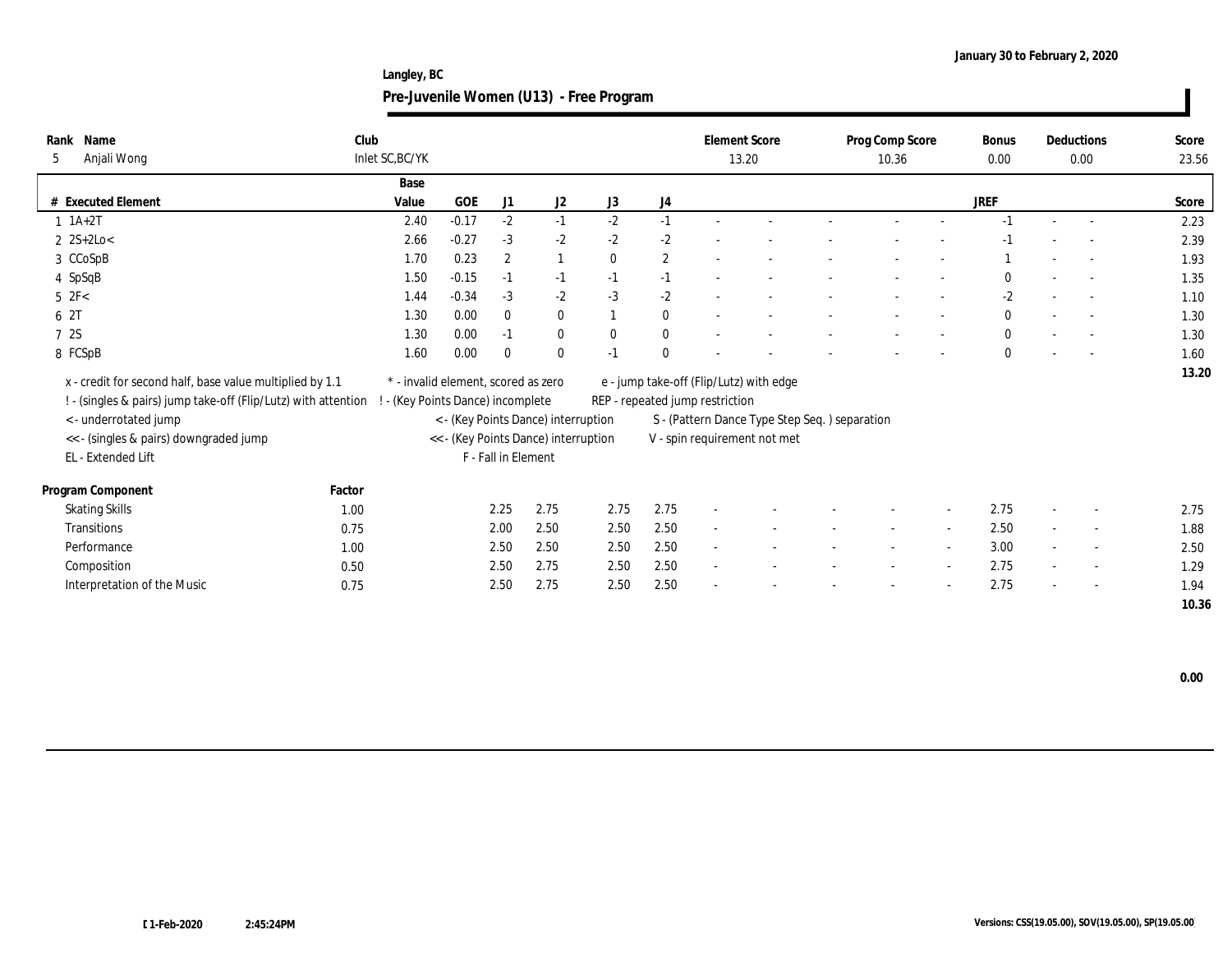**Langley, BC Pre-Juvenile Women (U13) - Free Program**

| Name<br>Rank<br>Mia Sugino<br>6                                                                                             | Club                                                           | Coquitlam SC, BC/YK                                                      |            |                     |                                                                             |              |              | <b>Element Score</b><br>11.70   |                                                                                                                          | Prog Comp Score<br>11.40 | Bonus<br>0.00 |        | Deductions<br>0.20       | Score<br>22.90 |
|-----------------------------------------------------------------------------------------------------------------------------|----------------------------------------------------------------|--------------------------------------------------------------------------|------------|---------------------|-----------------------------------------------------------------------------|--------------|--------------|---------------------------------|--------------------------------------------------------------------------------------------------------------------------|--------------------------|---------------|--------|--------------------------|----------------|
|                                                                                                                             |                                                                | Base                                                                     |            |                     |                                                                             |              |              |                                 |                                                                                                                          |                          |               |        |                          |                |
| <b>Executed Element</b><br>#                                                                                                |                                                                | Value                                                                    | <b>GOE</b> | J1                  | J2                                                                          | J3           | J4           |                                 |                                                                                                                          |                          | <b>JREF</b>   |        |                          | Score          |
| $1 \t1A$                                                                                                                    |                                                                | 1.10                                                                     | 0.00       | $\theta$            | $\mathbf{0}$                                                                | $\mathbf{0}$ | $\mathbf{0}$ |                                 |                                                                                                                          |                          | $\Omega$      | $\sim$ | $\sim$                   | 1.10           |
| $2$ 1Lz+1Lo                                                                                                                 |                                                                | 1.10                                                                     | $-0.04$    | $-1$                | $-1$                                                                        | $\mathbf{0}$ | $\bf{0}$     |                                 |                                                                                                                          |                          |               |        |                          | 1.06           |
| 3 CCoSpB                                                                                                                    |                                                                | 1.70                                                                     | 0.28       | 3                   | $\mathbf{1}$                                                                | $\mathbf{2}$ | $\mathbf{2}$ |                                 |                                                                                                                          |                          |               |        |                          | 1.98           |
| 4 SpSqB                                                                                                                     |                                                                | 1.50                                                                     | 0.15       | $-1$                | $\mathbf{1}$                                                                |              |              |                                 |                                                                                                                          |                          |               |        |                          | 1.65           |
| $5 \t 2S+2T$                                                                                                                |                                                                | 2.60                                                                     | $-0.09$    | $-1$                | $\bf{0}$                                                                    | $-1$         | $-1$         |                                 |                                                                                                                          |                          |               |        |                          | 2.51           |
| $6$ 2Lo $<<$                                                                                                                |                                                                | 0.50                                                                     | $-0.25$    | $-5$                | $-5$                                                                        | $-5$         | $-5$         |                                 |                                                                                                                          |                          | $-5$          |        |                          | 0.25           |
| 7 2S                                                                                                                        |                                                                | 1.30                                                                     | 0.09       |                     |                                                                             |              | $\bf{0}$     |                                 |                                                                                                                          |                          | $\bf{0}$      |        |                          | 1.39           |
| 8 FCSpB                                                                                                                     |                                                                | 1.60                                                                     | 0.16       |                     |                                                                             |              |              |                                 |                                                                                                                          |                          |               |        |                          | 1.76           |
| x - credit for second half, base value multiplied by 1.1<br>< - underrotated jump<br><< - (singles & pairs) downgraded jump | ! - (singles & pairs) jump take-off (Flip/Lutz) with attention | * - invalid element, scored as zero<br>! - (Key Points Dance) incomplete |            |                     | < - (Key Points Dance) interruption<br><< - (Key Points Dance) interruption |              |              | REP - repeated jump restriction | e - jump take-off (Flip/Lutz) with edge<br>S - (Pattern Dance Type Step Seq.) separation<br>V - spin requirement not met |                          |               |        |                          | 11.70          |
| EL - Extended Lift                                                                                                          |                                                                |                                                                          |            | F - Fall in Element |                                                                             |              |              |                                 |                                                                                                                          |                          |               |        |                          |                |
| Program Component                                                                                                           | Factor                                                         |                                                                          |            |                     |                                                                             |              |              |                                 |                                                                                                                          |                          |               |        |                          |                |
| <b>Skating Skills</b>                                                                                                       | 1.00                                                           |                                                                          |            | 2.25                | 3.50                                                                        | 2.75         | 2.75         |                                 |                                                                                                                          |                          | 3.00          |        |                          | 2.83           |
| Transitions                                                                                                                 | 0.75                                                           |                                                                          |            | 2.50                | 3.25                                                                        | 2.75         | 2.50         | $\sim$                          |                                                                                                                          |                          | 3.25          | $\sim$ |                          | 2.12           |
| Performance                                                                                                                 | 1.00                                                           |                                                                          |            | 3.00                | 3.00                                                                        | 2.75         | 2.50         | $\sim$                          |                                                                                                                          |                          | 3.25          |        | $\sim$                   | 2.92           |
| Composition                                                                                                                 | 0.50                                                           |                                                                          |            | 2.50                | 3.00                                                                        | 2.50         | 2.50         | $\sim$                          |                                                                                                                          |                          | 3.00          |        | $\overline{\phantom{a}}$ | 1.34           |
| Interpretation of the Music                                                                                                 | 0.75                                                           |                                                                          |            | 2.75                | 3.25                                                                        | 2.50         | 2.75         |                                 |                                                                                                                          |                          | 3.25          |        |                          | 2.19           |
|                                                                                                                             |                                                                |                                                                          |            |                     |                                                                             |              |              |                                 |                                                                                                                          |                          |               |        |                          | 11.40          |
|                                                                                                                             |                                                                |                                                                          |            |                     |                                                                             |              |              |                                 |                                                                                                                          |                          |               |        |                          |                |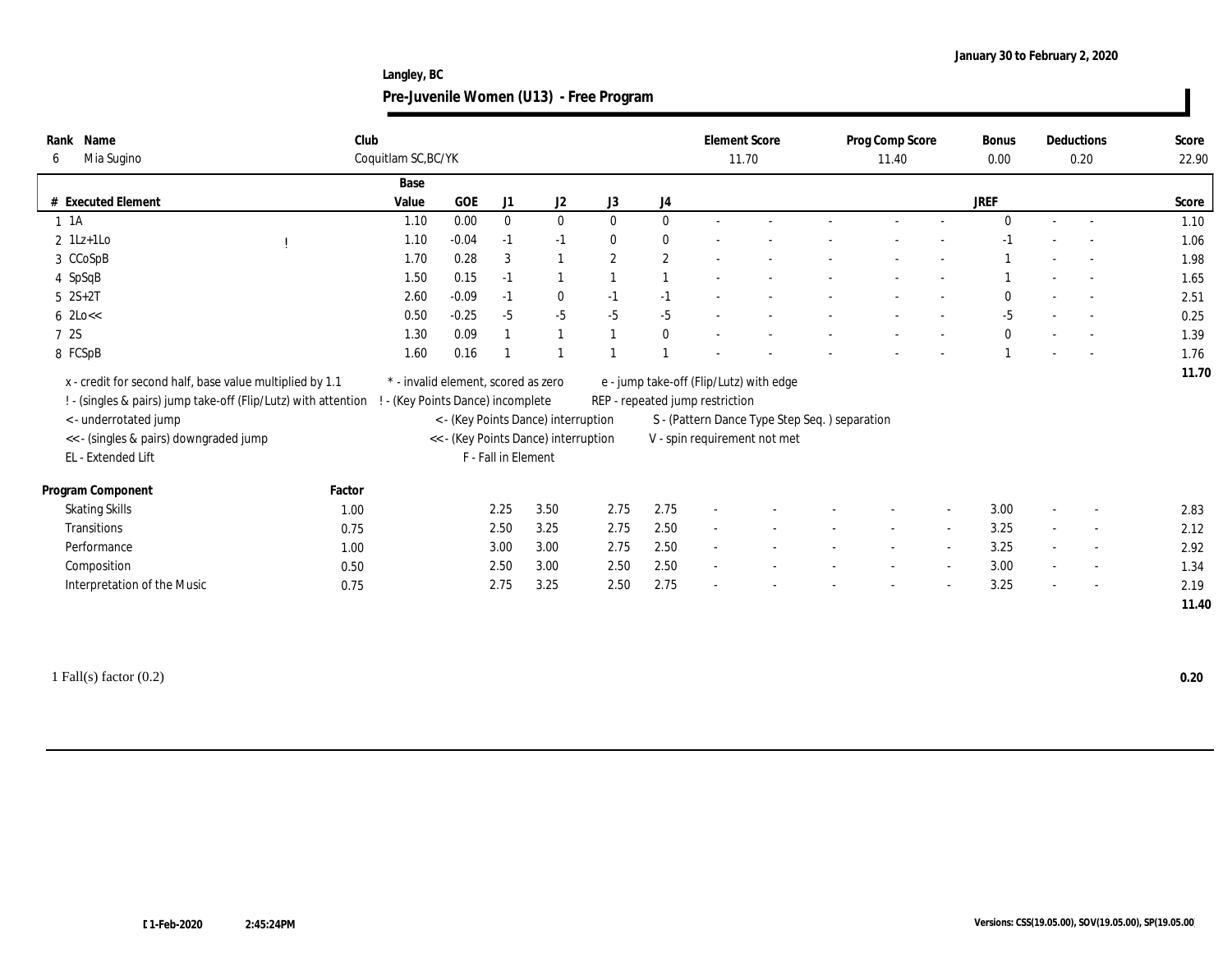**Langley, BC Pre-Juvenile Women (U13) - Free Program**

| Rank Name<br>Amelie Cheung                                                                                                 | Club   | Inlet SC, BC/YK                                                        |         |                     |                                      |              |              |                                 | <b>Element Score</b><br>12.39                 | Prog Comp Score<br>10.11 |        | <b>Bonus</b><br>0.00 |                          | Deductions<br>0.00       | Score<br>22.50 |
|----------------------------------------------------------------------------------------------------------------------------|--------|------------------------------------------------------------------------|---------|---------------------|--------------------------------------|--------------|--------------|---------------------------------|-----------------------------------------------|--------------------------|--------|----------------------|--------------------------|--------------------------|----------------|
|                                                                                                                            |        | Base                                                                   |         |                     |                                      |              |              |                                 |                                               |                          |        |                      |                          |                          |                |
| # Executed Element                                                                                                         |        | Value                                                                  | GOE     | J1                  | J2                                   | J3           | J4           |                                 |                                               |                          |        | <b>JREF</b>          |                          |                          | Score          |
| $1 \t1A+2T$                                                                                                                |        | 2.40                                                                   | 0.00    | $\mathbf{0}$        | $\bf{0}$                             | $\mathbf{0}$ | $\bf{0}$     |                                 |                                               |                          |        | $\Omega$             | $\sim$                   |                          | 2.40           |
| $2 \text{ } 2S+1LO$                                                                                                        |        | 1.80                                                                   | 0.00    | $\bf{0}$            | $\bf{0}$                             | $\bf{0}$     | $\bf{0}$     |                                 |                                               |                          |        | $\mathbf{0}$         | $\sim$                   |                          | 1.80           |
| $3 \text{ } 2F<$                                                                                                           |        | 1.44                                                                   | $-0.34$ | $-3$                | $-2$                                 | $-3$         | $-1$         |                                 |                                               |                          |        | $-2$                 |                          | $\sim$                   | 1.10           |
| $4$ 2Lo $<$                                                                                                                |        | 1.36                                                                   | $-0.27$ | $-2$                | $-2$                                 | $-3$         | $-1$         |                                 |                                               |                          |        | $-2$                 |                          | $\overline{\phantom{a}}$ | 1.09           |
| 5 FCSpB                                                                                                                    |        | 1.60                                                                   | $-0.05$ | $\mathbf{0}$        | $-1$                                 | $-1$         | $\bf{0}$     |                                 |                                               |                          |        | $\bf{0}$             |                          |                          | 1.55           |
| 6 SpSqB                                                                                                                    |        | 1.50                                                                   | $-0.05$ | $\mathbf{0}$        | $-1$                                 |              | $\bf{0}$     |                                 |                                               |                          |        | $-1$                 |                          |                          | 1.45           |
| 7 2S                                                                                                                       |        | 1.30                                                                   | 0.00    | $-1$                | $\bf{0}$                             | $\bf{0}$     | $\bf{0}$     |                                 |                                               |                          |        | $\bf{0}$             | $\overline{\phantom{a}}$ |                          | 1.30           |
| 8 CCoSpB                                                                                                                   |        | 1.70                                                                   | 0.00    | $-2$                | $\bf{0}$                             | $\bf{0}$     | $\mathbf{0}$ |                                 |                                               |                          |        | $\bf{0}$             |                          |                          | 1.70           |
| x - credit for second half, base value multiplied by 1.1<br>! - (singles & pairs) jump take-off (Flip/Lutz) with attention |        | * - invalid element, scored as zero<br>- (Key Points Dance) incomplete |         |                     |                                      |              |              | REP - repeated jump restriction | e - jump take-off (Flip/Lutz) with edge       |                          |        |                      |                          |                          | 12.39          |
| <- underrotated jump                                                                                                       |        |                                                                        |         |                     | < - (Key Points Dance) interruption  |              |              |                                 | S - (Pattern Dance Type Step Seq.) separation |                          |        |                      |                          |                          |                |
| << - (singles & pairs) downgraded jump                                                                                     |        |                                                                        |         |                     | << - (Key Points Dance) interruption |              |              |                                 | V - spin requirement not met                  |                          |        |                      |                          |                          |                |
| EL - Extended Lift                                                                                                         |        |                                                                        |         | F - Fall in Element |                                      |              |              |                                 |                                               |                          |        |                      |                          |                          |                |
| Program Component                                                                                                          | Factor |                                                                        |         |                     |                                      |              |              |                                 |                                               |                          |        |                      |                          |                          |                |
| <b>Skating Skills</b>                                                                                                      | 1.00   |                                                                        |         | 2.25                | 2.75                                 | 3.00         | 2.75         | $\overline{\phantom{a}}$        |                                               |                          |        | 2.50                 | $\sim$                   |                          | 2.67           |
| <b>Transitions</b>                                                                                                         | 0.75   |                                                                        |         | 2.00                | 2.25                                 | 2.75         | 2.50         | $\sim$                          |                                               | $\sim$                   | $\sim$ | 2.25                 | $\sim$                   | $\sim$                   | 1.75           |
| Performance                                                                                                                | 1.00   |                                                                        |         | 2.00                | 2.50                                 | 2.75         | 2.50         | $\sim$                          |                                               |                          |        | 2.50                 | $\sim$                   | $\overline{\phantom{a}}$ | 2.50           |
| Composition                                                                                                                | 0.50   |                                                                        |         | 2.00                | 2.50                                 | 2.75         | 2.50         | $\sim$                          |                                               |                          |        | 2.50                 | $\sim$                   | $\sim$                   | 1.25           |
| Interpretation of the Music                                                                                                | 0.75   |                                                                        |         | 2.25                | 2.50                                 | 2.75         | 2.75         |                                 |                                               |                          |        | 2.50                 | $\sim$                   | $\sim$                   | 1.94           |
|                                                                                                                            |        |                                                                        |         |                     |                                      |              |              |                                 |                                               |                          |        |                      |                          |                          | 10.11          |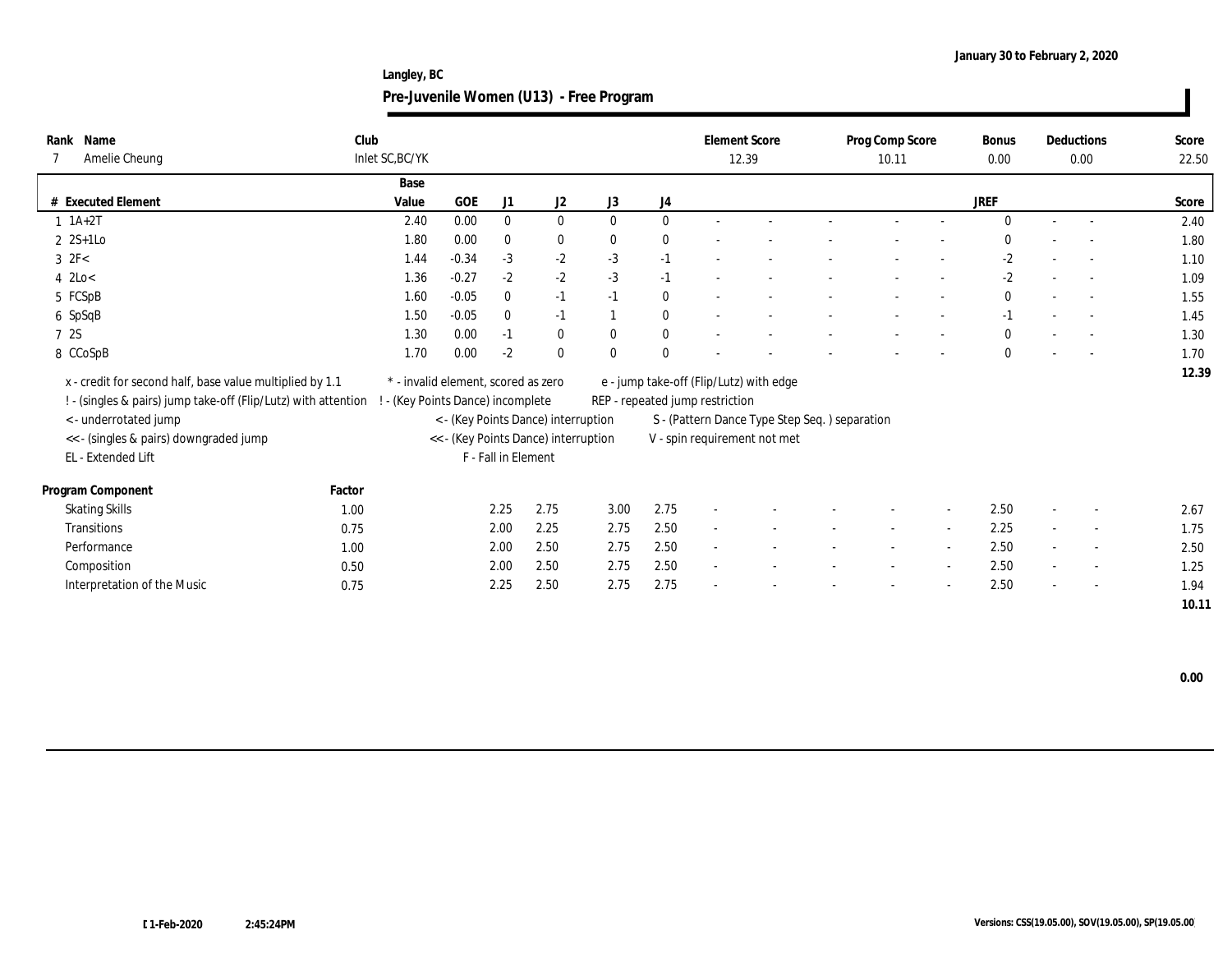**Langley, BC Pre-Juvenile Women (U13) - Free Program**

| Name<br>Rank<br>Chiara Crielesi<br>8                                                                                       | Club   | Champs ISC of BC, BC/YK                                                |         |                     |                                      |              |                | <b>Element Score</b>            | 12.17                                         | Prog Comp Score<br>10.16 |        | <b>Bonus</b><br>0.00 |                          | Deductions<br>0.00       | Score<br>22.33 |
|----------------------------------------------------------------------------------------------------------------------------|--------|------------------------------------------------------------------------|---------|---------------------|--------------------------------------|--------------|----------------|---------------------------------|-----------------------------------------------|--------------------------|--------|----------------------|--------------------------|--------------------------|----------------|
|                                                                                                                            |        | Base                                                                   |         |                     |                                      |              |                |                                 |                                               |                          |        |                      |                          |                          |                |
| # Executed Element                                                                                                         |        | Value                                                                  | GOE     | J1                  | J <sub>2</sub>                       | J3           | J4             |                                 |                                               |                          |        | <b>JREF</b>          |                          |                          | Score          |
| $1 \t1A+2T$                                                                                                                |        | 2.40                                                                   | 0.13    | $\mathbf{2}$        | $\mathbf{1}$                         |              | $\overline{1}$ |                                 |                                               |                          |        |                      |                          |                          | 2.53           |
| 2 2T                                                                                                                       |        | 1.30                                                                   | $-0.30$ | $-3$                | $-2$                                 | $-1$         | $-2$           |                                 |                                               |                          |        | -3                   |                          |                          | 1.00           |
| 3 2Lo                                                                                                                      |        | 1.70                                                                   | $-0.34$ | $-3$                | $-2$                                 | $-2$         | $-2$           |                                 |                                               |                          |        | $-2$                 |                          |                          | 1.36           |
| 4 FCSpB                                                                                                                    |        | 1.60                                                                   | 0.00    |                     | $\bf{0}$                             | $\mathbf{0}$ | $\bf{0}$       |                                 |                                               |                          |        | $\bf{0}$             |                          | $\overline{\phantom{a}}$ | 1.60           |
| 5 SpSqB                                                                                                                    |        | 1.50                                                                   | 0.00    | $\mathbf{0}$        | $\bf{0}$                             |              | $\bf{0}$       |                                 |                                               |                          |        | $\bf{0}$             |                          |                          | 1.50           |
| $6$ 1Lz+1Lo                                                                                                                |        | 1.10                                                                   | 0.02    | $-2$                | $\mathbf{1}$                         |              | $\bf{0}$       |                                 |                                               |                          |        | $\mathbf{0}$         |                          |                          | 1.12           |
| 7 2S                                                                                                                       |        | 1.30                                                                   | 0.00    | $\bf{0}$            | $\bf{0}$                             | $\bf{0}$     | $-1$           |                                 |                                               |                          |        | $\bf{0}$             | $\overline{\phantom{a}}$ |                          | 1.30           |
| 8 CCoSpB                                                                                                                   |        | 1.70                                                                   | 0.06    | $\bf{0}$            | $\bf{0}$                             | $\mathbf{0}$ |                |                                 |                                               |                          |        |                      |                          |                          | 1.76           |
| x - credit for second half, base value multiplied by 1.1<br>! - (singles & pairs) jump take-off (Flip/Lutz) with attention |        | * - invalid element, scored as zero<br>- (Key Points Dance) incomplete |         |                     |                                      |              |                | REP - repeated jump restriction | e - jump take-off (Flip/Lutz) with edge       |                          |        |                      |                          |                          | 12.17          |
| <- underrotated jump                                                                                                       |        |                                                                        |         |                     | < - (Key Points Dance) interruption  |              |                |                                 | S - (Pattern Dance Type Step Seq.) separation |                          |        |                      |                          |                          |                |
| << - (singles & pairs) downgraded jump                                                                                     |        |                                                                        |         |                     | << - (Key Points Dance) interruption |              |                |                                 | V - spin requirement not met                  |                          |        |                      |                          |                          |                |
| EL - Extended Lift                                                                                                         |        |                                                                        |         | F - Fall in Element |                                      |              |                |                                 |                                               |                          |        |                      |                          |                          |                |
| Program Component                                                                                                          | Factor |                                                                        |         |                     |                                      |              |                |                                 |                                               |                          |        |                      |                          |                          |                |
| <b>Skating Skills</b>                                                                                                      | 1.00   |                                                                        |         | 2.75                | 2.50                                 | 2.75         | 2.75           | $\overline{\phantom{a}}$        |                                               |                          |        | 3.00                 | $\sim$                   |                          | 2.75           |
| <b>Transitions</b>                                                                                                         | 0.75   |                                                                        |         | 2.25                | 2.25                                 | 2.75         | 2.50           | $\sim$                          |                                               | $\sim$                   | $\sim$ | 2.75                 | $\overline{\phantom{a}}$ | $\sim$                   | 1.88           |
| Performance                                                                                                                | 1.00   |                                                                        |         | 2.00                | 2.25                                 | 2.50         | 2.50           | $\sim$                          |                                               |                          |        | 2.75                 | $\sim$                   | $\overline{\phantom{a}}$ | 2.42           |
| Composition                                                                                                                | 0.50   |                                                                        |         | 2.00                | 2.50                                 | 2.75         | 2.50           | $\sim$                          |                                               |                          |        | 2.75                 | $\sim$                   | $\sim$                   | 1.29           |
| Interpretation of the Music                                                                                                | 0.75   |                                                                        |         | 2.00                | 2.25                                 | 2.50         | 2.50           |                                 |                                               |                          |        | 2.75                 | $\sim$                   | $\overline{\phantom{a}}$ | 1.82           |
|                                                                                                                            |        |                                                                        |         |                     |                                      |              |                |                                 |                                               |                          |        |                      |                          |                          | 10.16          |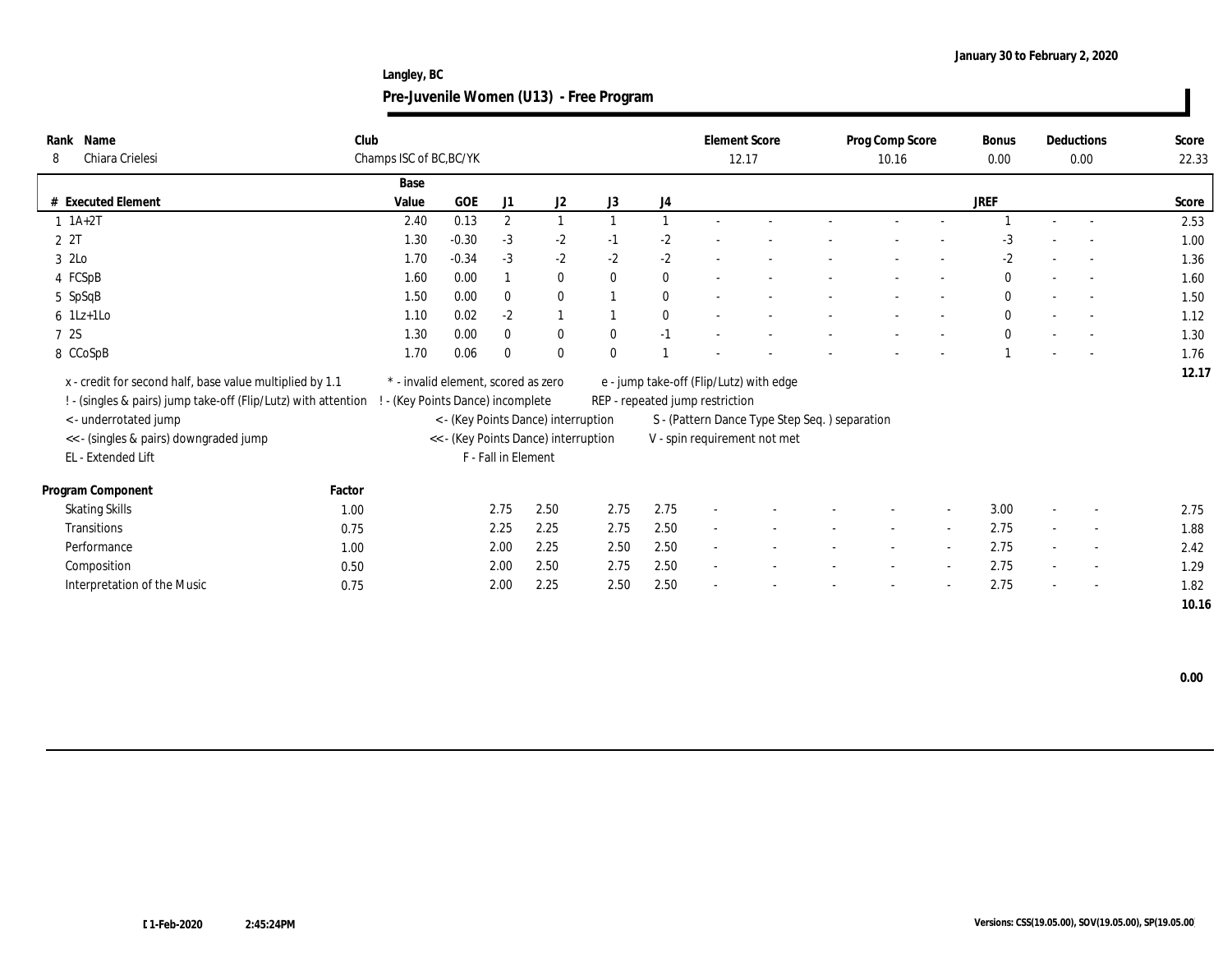**Langley, BC Pre-Juvenile Women (U13) - Free Program**

| Rank Name<br>Danielle Leong<br>-9                        | Club                                                           | Coquitlam SC, BC/YK               |                                     |                     |                                      |                |              |                                 | <b>Element Score</b><br>11.18                  | Prog Comp Score<br>10.53 |                          | Bonus<br>0.00 |                          | Deductions<br>0.00       | Score<br>21.71 |
|----------------------------------------------------------|----------------------------------------------------------------|-----------------------------------|-------------------------------------|---------------------|--------------------------------------|----------------|--------------|---------------------------------|------------------------------------------------|--------------------------|--------------------------|---------------|--------------------------|--------------------------|----------------|
|                                                          |                                                                | Base                              |                                     |                     |                                      |                |              |                                 |                                                |                          |                          |               |                          |                          |                |
| # Executed Element                                       |                                                                | Value                             | <b>GOE</b>                          | J1                  | J2                                   | J <sub>3</sub> | J4           |                                 |                                                |                          |                          | JREF          |                          |                          | Score          |
| $1$ 1Lz+2T                                               |                                                                | 1.90                              | $-0.26$                             | $\bf{0}$            | $-4$                                 | $-1$           | $-4$         |                                 |                                                |                          |                          | $-1$          |                          |                          | 1.64           |
| $2$ 2Lo<br>$\,<$                                         |                                                                | 1.36                              | $-0.36$                             | $-4$                | $-3$                                 | $-3$           | $-2$         |                                 |                                                |                          |                          | $-2$          |                          |                          | 1.00           |
| 3 2T                                                     |                                                                | 1.30                              | $-0.26$                             | $-1$                | $-2$                                 | $\mathbf{0}$   | $-3$         |                                 |                                                |                          |                          | -4            |                          | $\sim$                   | 1.04           |
| 4 CCoSpB                                                 |                                                                | 1.70                              | 0.00                                | $\bf{0}$            | $-1$                                 | $\theta$       | $\bf{0}$     |                                 |                                                |                          |                          | $\mathbf{0}$  |                          | $\sim$                   | 1.70           |
| 5 2S                                                     |                                                                | 1.30                              | $-0.13$                             | $-2$                | $-1$                                 | $-1$           | $-1$         |                                 |                                                |                          |                          | $-1$          |                          |                          | 1.17           |
| 6 SpSqB                                                  |                                                                | 1.50                              | 0.00                                | $\mathbf{0}$        | $-1$                                 | $\mathbf{0}$   | $\mathbf{0}$ |                                 |                                                |                          |                          | $\mathbf{0}$  |                          |                          | 1.50           |
| $7$ 1A+1Lo                                               |                                                                | 1.60                              | 0.04                                |                     | $-1$                                 | $\overline{1}$ | $\mathbf{0}$ |                                 |                                                |                          |                          | $\mathbf{0}$  | $\overline{\phantom{a}}$ |                          | 1.64           |
| 8 FCSpB                                                  |                                                                | 1.60                              | $-0.11$                             | $-1$                | $\bf{0}$                             | $-2$           | $-1$         |                                 |                                                |                          |                          | $\bf{0}$      |                          |                          | 1.49           |
| x - credit for second half, base value multiplied by 1.1 | ! - (singles & pairs) jump take-off (Flip/Lutz) with attention | ! - (Key Points Dance) incomplete | * - invalid element, scored as zero |                     |                                      |                |              | REP - repeated jump restriction | e - jump take-off (Flip/Lutz) with edge        |                          |                          |               |                          |                          | 11.18          |
| <- underrotated jump                                     |                                                                |                                   |                                     |                     | < - (Key Points Dance) interruption  |                |              |                                 | S - (Pattern Dance Type Step Seq. ) separation |                          |                          |               |                          |                          |                |
| << - (singles & pairs) downgraded jump                   |                                                                |                                   |                                     |                     | << - (Key Points Dance) interruption |                |              |                                 | V - spin requirement not met                   |                          |                          |               |                          |                          |                |
| EL - Extended Lift                                       |                                                                |                                   |                                     | F - Fall in Element |                                      |                |              |                                 |                                                |                          |                          |               |                          |                          |                |
| Program Component                                        | Factor                                                         |                                   |                                     |                     |                                      |                |              |                                 |                                                |                          |                          |               |                          |                          |                |
| <b>Skating Skills</b>                                    | 1.00                                                           |                                   |                                     | 2.50                | 3.00                                 | 2.75           | 2.50         | $\sim$                          |                                                |                          | $\overline{\phantom{a}}$ | 3.00          | $\overline{\phantom{a}}$ | $\overline{\phantom{a}}$ | 2.75           |
| <b>Transitions</b>                                       | 0.75                                                           |                                   |                                     | 2.25                | 3.00                                 | 2.75           | 2.25         | $\sim$                          |                                                | $\sim$                   | $\overline{\phantom{a}}$ | 2.50          | $\sim$                   | $\sim$                   | 1.88           |
| Performance                                              | 1.00                                                           |                                   |                                     | 2.50                | 2.75                                 | 2.75           | 2.25         | $\sim$                          |                                                |                          | $\overline{a}$           | 2.75          |                          | $\overline{\phantom{a}}$ | 2.67           |
| Composition                                              | 0.50                                                           |                                   |                                     | 2.75                | 2.75                                 | 2.75           | 2.25         | $\sim$                          |                                                |                          | $\overline{a}$           | 2.25          | $\sim$                   | $\overline{\phantom{a}}$ | 1.29           |
| Interpretation of the Music                              | 0.75                                                           |                                   |                                     | 2.50                | 3.00                                 | 2.50           | 2.50         |                                 |                                                |                          |                          | 2.75          |                          | $\sim$                   | 1.94           |
|                                                          |                                                                |                                   |                                     |                     |                                      |                |              |                                 |                                                |                          |                          |               |                          |                          | 10.53          |

 **0.00**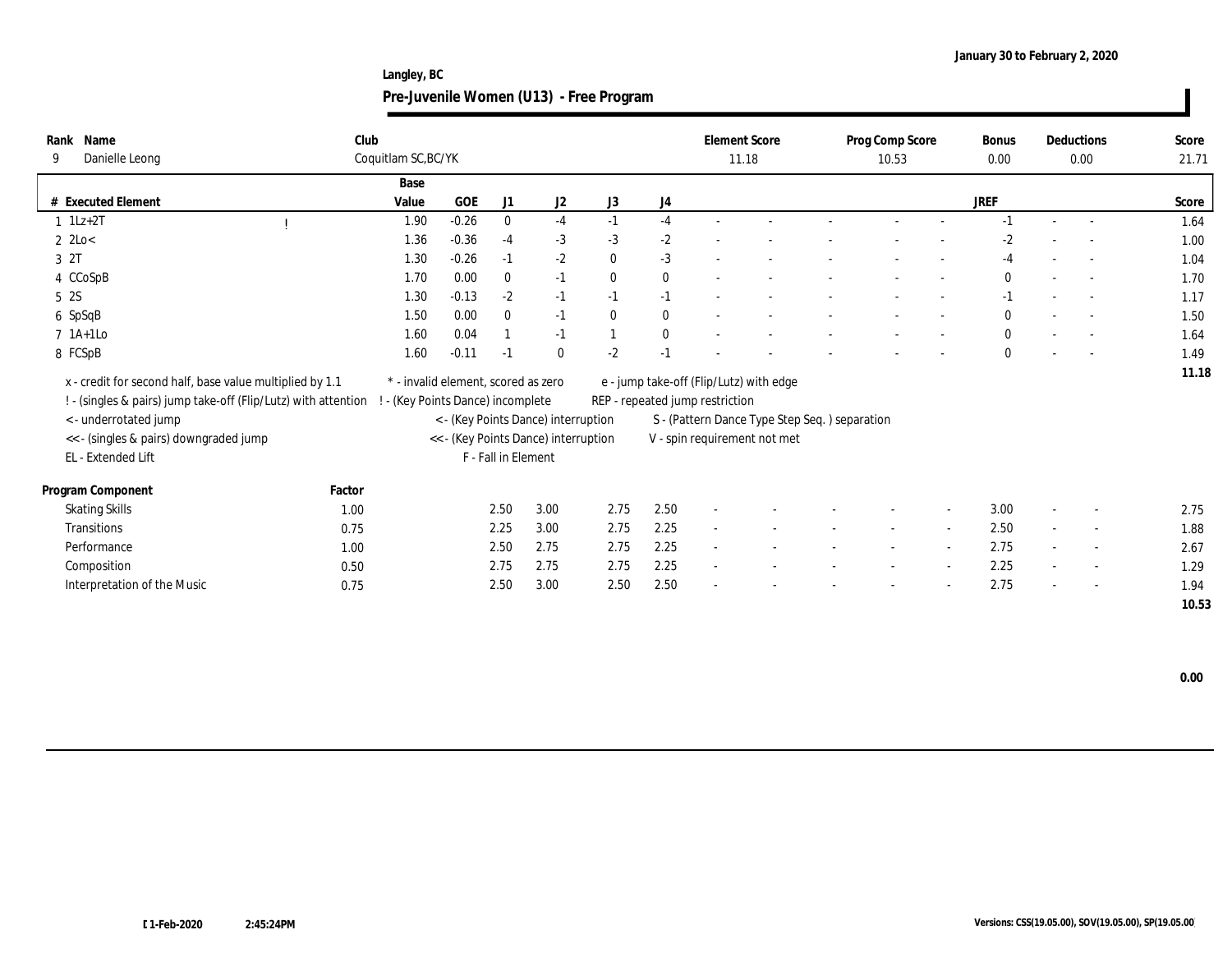**Langley, BC Pre-Juvenile Women (U13) - Free Program**

| Name<br>Rank<br>Tiffany Yen<br>10                                                                                                                                                                                   | Club<br>Sunset FSC, BC/YK         |                                                                                                                    |                     |              |              |          | <b>Element Score</b><br>11.64   |                                                                                                                          | Prog Comp Score<br>10.38 |                          | <b>Bonus</b><br>0.00 |                          | Deductions<br>0.40       | Score<br>21.62 |
|---------------------------------------------------------------------------------------------------------------------------------------------------------------------------------------------------------------------|-----------------------------------|--------------------------------------------------------------------------------------------------------------------|---------------------|--------------|--------------|----------|---------------------------------|--------------------------------------------------------------------------------------------------------------------------|--------------------------|--------------------------|----------------------|--------------------------|--------------------------|----------------|
|                                                                                                                                                                                                                     | Base                              |                                                                                                                    |                     |              |              |          |                                 |                                                                                                                          |                          |                          |                      |                          |                          |                |
| # Executed Element                                                                                                                                                                                                  | Value                             | GOE                                                                                                                | J1                  | J2           | J3           | J4       |                                 |                                                                                                                          |                          |                          | <b>JREF</b>          |                          |                          | Score          |
| $1 \, 2S + 2Lo <$                                                                                                                                                                                                   | 2.66                              | $-0.68$                                                                                                            | $-5$                | $-5$         | $-5$         | $-5$     |                                 |                                                                                                                          |                          |                          | $-5$                 |                          |                          | 1.98           |
| $2$ $2$ Lz                                                                                                                                                                                                          | 2.10                              | $-0.70$                                                                                                            | $-4$                | $-2$         | $-1$         | $-4$     |                                 |                                                                                                                          |                          |                          | $-4$                 |                          |                          | 1.40           |
| $3$ 1A+2T                                                                                                                                                                                                           | 2.40                              | $-0.04$                                                                                                            | $\mathbf{0}$        | $-1$         | $-1$         | $\bf{0}$ |                                 |                                                                                                                          |                          |                          | $\bf{0}$             | $\sim$                   |                          | 2.36           |
| 4 FCSpB                                                                                                                                                                                                             | 1.60                              | $-0.11$                                                                                                            | $\mathbf{0}$        | $-2$         | $\mathbf{0}$ | $-2$     |                                 |                                                                                                                          |                          |                          | $\bf{0}$             |                          |                          | 1.49           |
| 5 2Lo                                                                                                                                                                                                               | 1.70                              | $-0.85$                                                                                                            | $-5$                | $-5$         | $-5$         | $-5$     | $\overline{\phantom{a}}$        |                                                                                                                          |                          | $\overline{\phantom{a}}$ | $-5$                 | $\overline{\phantom{a}}$ |                          | 0.85           |
| 6 SpSqB                                                                                                                                                                                                             | 1.50                              | 0.00                                                                                                               | $\mathbf{0}$        | $\bf{0}$     | $\mathbf{0}$ | $\bf{0}$ |                                 |                                                                                                                          |                          |                          | $\bf{0}$             |                          |                          | 1.50           |
| $7 \text{ }2T<<$                                                                                                                                                                                                    | 0.40                              | $-0.15$                                                                                                            | $-4$                | $-3$         | $-4$         | $-3$     |                                 |                                                                                                                          |                          |                          | $-4$                 |                          |                          | 0.25           |
| 8 CCoSpB                                                                                                                                                                                                            | 1.70                              | 0.11                                                                                                               | $\mathbf{2}$        | $\mathbf{1}$ | $\mathbf{0}$ |          |                                 |                                                                                                                          |                          |                          | $\mathbf{0}$         | $\overline{\phantom{a}}$ |                          | 1.81           |
| x - credit for second half, base value multiplied by 1.1<br>! - (singles & pairs) jump take-off (Flip/Lutz) with attention<br>< - underrotated jump<br><< - (singles & pairs) downgraded jump<br>EL - Extended Lift | ! - (Key Points Dance) incomplete | * - invalid element, scored as zero<br>< - (Key Points Dance) interruption<br><< - (Key Points Dance) interruption | F - Fall in Element |              |              |          | REP - repeated jump restriction | e - jump take-off (Flip/Lutz) with edge<br>S - (Pattern Dance Type Step Seq.) separation<br>V - spin requirement not met |                          |                          |                      |                          |                          | 11.64          |
| Program Component                                                                                                                                                                                                   | Factor                            |                                                                                                                    |                     |              |              |          |                                 |                                                                                                                          |                          |                          |                      |                          |                          |                |
| <b>Skating Skills</b>                                                                                                                                                                                               | 1.00                              |                                                                                                                    | 2.75                | 2.75         | 2.75         | 2.75     | $\sim$                          |                                                                                                                          |                          |                          | 2.75                 | $\sim$                   |                          | 2.75           |
| Transitions                                                                                                                                                                                                         | 0.75                              |                                                                                                                    | 3.00                | 2.25         | 2.75         | 2.50     |                                 |                                                                                                                          |                          |                          | 2.50                 | $\sim$                   | $\overline{\phantom{a}}$ | 1.94           |
| Performance                                                                                                                                                                                                         | 1.00                              |                                                                                                                    | 2.50                | 2.25         | 2.50         | 2.75     | $\sim$                          |                                                                                                                          |                          |                          | 2.50                 | $\sim$                   | $\overline{\phantom{a}}$ | 2.50           |
| Composition                                                                                                                                                                                                         | 0.50                              |                                                                                                                    | 2.50                | 2.50         | 2.75         | 2.50     | $\sim$                          |                                                                                                                          | $\sim$                   | $\sim$                   | 2.25                 | $\sim$                   | $\sim$                   | 1.25           |
| Interpretation of the Music                                                                                                                                                                                         | 0.75                              |                                                                                                                    | 2.50                | 2.50         | 2.75         | 2.75     |                                 |                                                                                                                          |                          |                          | 2.50                 | $\overline{\phantom{a}}$ |                          | 1.94           |
|                                                                                                                                                                                                                     |                                   |                                                                                                                    |                     |              |              |          |                                 |                                                                                                                          |                          |                          |                      |                          |                          | 10.38          |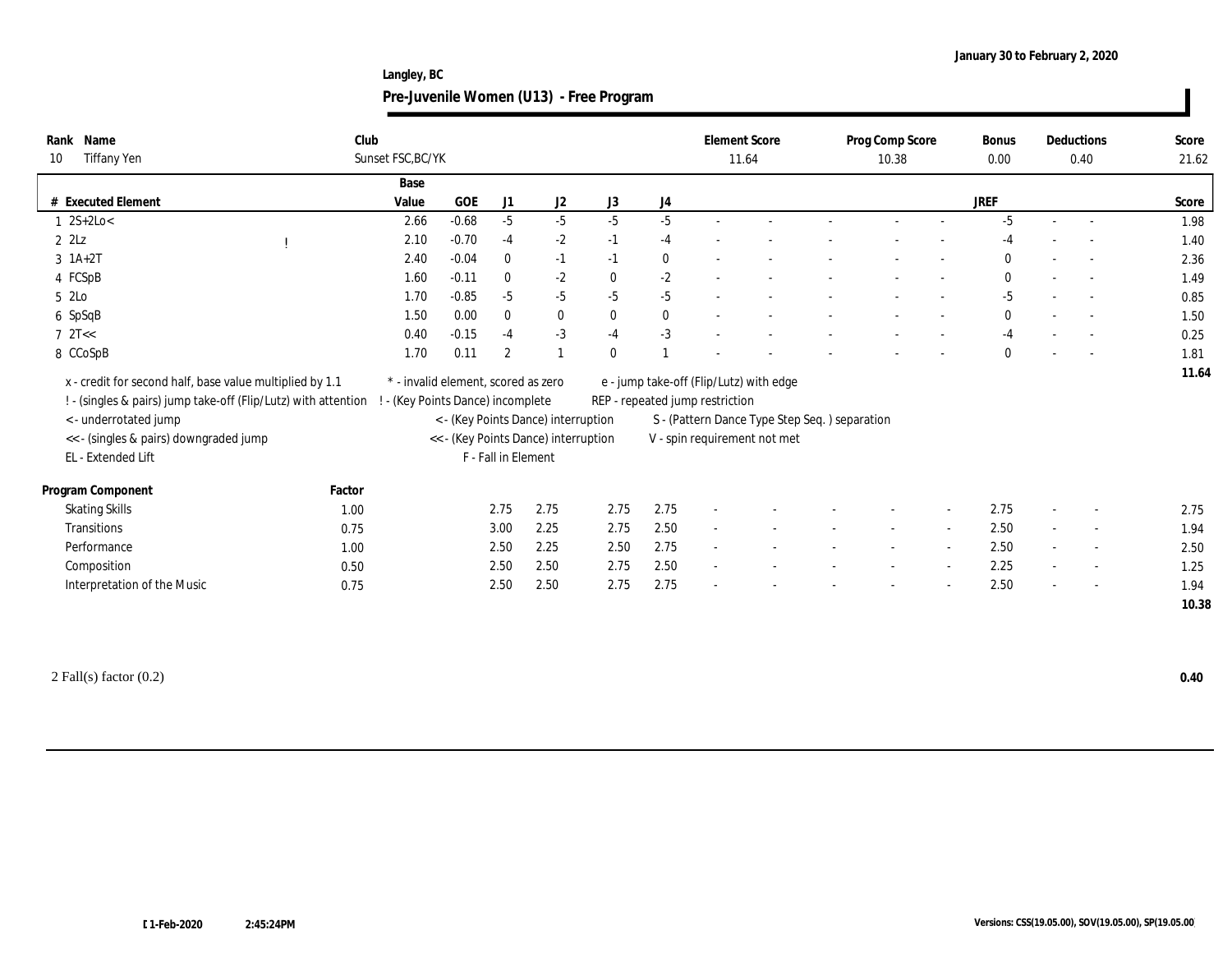**Langley, BC Pre-Juvenile Women (U13) - Free Program**

| Name<br>Rank<br>Nana Matsunaga<br>11                                                                                       | Club   | Whistler SC, BC/YK                                                     |         |                          |                                      |              |              | <b>Element Score</b>            | 11.14                                         | Prog Comp Score<br>10.32 |        | <b>Bonus</b><br>0.00 |        | Deductions<br>0.00       | Score<br>21.46 |
|----------------------------------------------------------------------------------------------------------------------------|--------|------------------------------------------------------------------------|---------|--------------------------|--------------------------------------|--------------|--------------|---------------------------------|-----------------------------------------------|--------------------------|--------|----------------------|--------|--------------------------|----------------|
|                                                                                                                            |        | Base                                                                   |         |                          |                                      |              |              |                                 |                                               |                          |        |                      |        |                          |                |
| # Executed Element                                                                                                         |        | Value                                                                  | GOE     | J1                       | J <sub>2</sub>                       | J3           | J4           |                                 |                                               |                          |        | <b>JREF</b>          |        |                          | Score          |
| 12S                                                                                                                        |        | 1.30                                                                   | 0.13    | $\mathbf{2}$             | $\mathbf{1}$                         |              |              |                                 |                                               |                          |        | $\Omega$             | $\sim$ |                          | 1.43           |
| $2$ $2F<$                                                                                                                  |        | 1.44                                                                   | $-0.34$ | $-2$                     | $-2$                                 | $-3$         | $-1$         |                                 |                                               |                          |        | $-3$                 |        |                          | 1.10           |
| $3 \ \text{2Lo} \leftarrow 1 \text{Lo}$                                                                                    |        | 1.86                                                                   | $-0.27$ | $-2$                     | $-2$                                 | $-2$         | $-1$         |                                 |                                               |                          |        | $-3$                 |        |                          | 1.59           |
| 4 2T                                                                                                                       |        | 1.30                                                                   | $-0.09$ | $\mathbf{0}$             | $-1$                                 | $\mathbf{0}$ | $-1$         |                                 |                                               |                          |        | $-2$                 |        | $\overline{\phantom{a}}$ | 1.21           |
| 5 FSSp                                                                                                                     |        | 0.00                                                                   |         | $\overline{\phantom{a}}$ |                                      |              |              |                                 |                                               |                          |        |                      |        |                          | 0.00           |
| 6 SpSqB                                                                                                                    |        | 1.50                                                                   | 0.15    |                          |                                      |              | $\mathbf{2}$ |                                 |                                               |                          |        |                      |        |                          | 1.65           |
| 7 CCoSpB                                                                                                                   |        | 1.70                                                                   | 0.06    | $\overline{2}$           | $\bf{0}$                             |              | $\bf{0}$     |                                 |                                               |                          |        | $\mathbf{0}$         |        |                          | 1.76           |
| 8 1A+2T                                                                                                                    |        | 2.40                                                                   | 0.00    |                          | $\mathbf{0}$                         |              | $-1$         |                                 |                                               |                          |        | $-1$                 |        |                          | 2.40           |
| x - credit for second half, base value multiplied by 1.1<br>! - (singles & pairs) jump take-off (Flip/Lutz) with attention |        | * - invalid element, scored as zero<br>- (Key Points Dance) incomplete |         |                          |                                      |              |              | REP - repeated jump restriction | e - jump take-off (Flip/Lutz) with edge       |                          |        |                      |        |                          | 11.14          |
| <- underrotated jump                                                                                                       |        |                                                                        |         |                          | < - (Key Points Dance) interruption  |              |              |                                 | S - (Pattern Dance Type Step Seq.) separation |                          |        |                      |        |                          |                |
| << - (singles & pairs) downgraded jump                                                                                     |        |                                                                        |         |                          | << - (Key Points Dance) interruption |              |              |                                 | V - spin requirement not met                  |                          |        |                      |        |                          |                |
| EL - Extended Lift                                                                                                         |        |                                                                        |         | F - Fall in Element      |                                      |              |              |                                 |                                               |                          |        |                      |        |                          |                |
| Program Component                                                                                                          | Factor |                                                                        |         |                          |                                      |              |              |                                 |                                               |                          |        |                      |        |                          |                |
| <b>Skating Skills</b>                                                                                                      | 1.00   |                                                                        |         | 2.50                     | 2.25                                 | 2.75         | 2.75         | $\overline{\phantom{a}}$        |                                               |                          |        | 2.75                 | $\sim$ |                          | 2.67           |
| <b>Transitions</b>                                                                                                         | 0.75   |                                                                        |         | 2.75                     | 2.50                                 | 3.00         | 2.50         | $\sim$                          |                                               | $\sim$                   | $\sim$ | 2.25                 | $\sim$ | $\sim$                   | 1.94           |
| Performance                                                                                                                | 1.00   |                                                                        |         | 2.75                     | 2.50                                 | 2.75         | 2.50         | $\sim$                          |                                               |                          |        | 2.50                 | $\sim$ | $\overline{\phantom{a}}$ | 2.58           |
| Composition                                                                                                                | 0.50   |                                                                        |         | 2.50                     | 2.50                                 | 2.75         | 2.50         | $\sim$                          |                                               |                          |        | 2.25                 | $\sim$ | $\sim$                   | 1.25           |
| Interpretation of the Music                                                                                                | 0.75   |                                                                        |         | 2.75                     | 2.25                                 | 2.75         | 2.50         |                                 |                                               |                          |        | 2.25                 | $\sim$ | $\sim$                   | 1.88           |
|                                                                                                                            |        |                                                                        |         |                          |                                      |              |              |                                 |                                               |                          |        |                      |        |                          | 10.32          |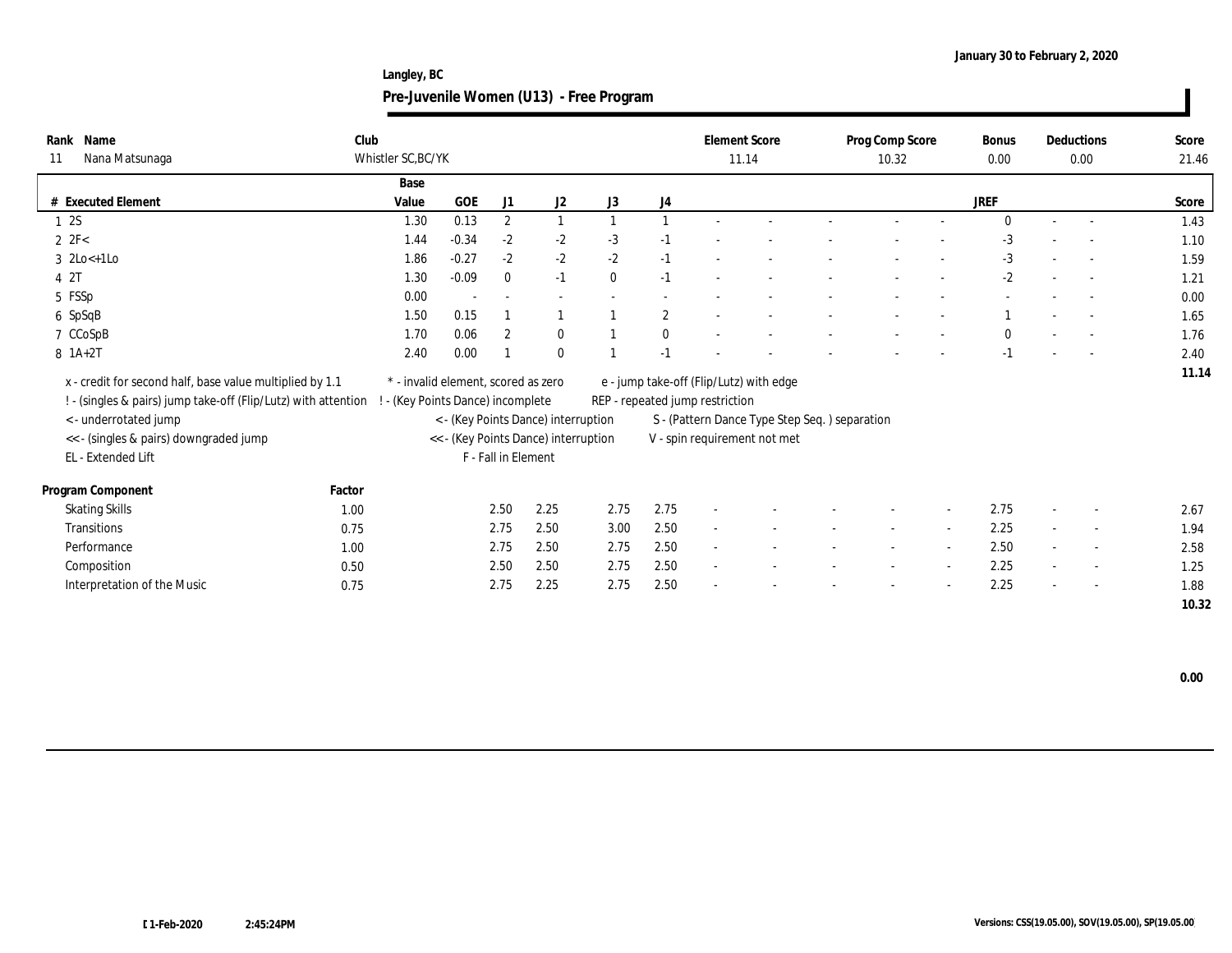**Langley, BC Pre-Juvenile Women (U13) - Free Program**

| Name<br>Rank<br>Marissa Da Silva<br>12                         | Club   | Cloverdale SC, BC/YK                |         |                     |                                      |              |                |                                 | <b>Element Score</b><br>11.02                  | Prog Comp Score<br>10.17 |                          | Bonus<br>0.00 |                          | Deductions<br>0.00       | Score<br>21.19 |
|----------------------------------------------------------------|--------|-------------------------------------|---------|---------------------|--------------------------------------|--------------|----------------|---------------------------------|------------------------------------------------|--------------------------|--------------------------|---------------|--------------------------|--------------------------|----------------|
|                                                                |        | Base                                |         |                     |                                      |              |                |                                 |                                                |                          |                          |               |                          |                          |                |
| # Executed Element                                             |        | Value                               | GOE     | J1                  | J <sub>2</sub>                       | J3           | J4             |                                 |                                                |                          |                          | <b>JREF</b>   |                          |                          | Score          |
| 1 CCoSpB (V)                                                   |        | 1.28                                | 0.13    | $\mathbf{2}$        | $\boldsymbol{2}$                     | $\mathbf{0}$ | $\overline{1}$ |                                 |                                                |                          |                          | $-1$          |                          |                          | 1.41           |
| $2 \text{ 1A+2T}$                                              |        | 2.14                                | $-0.29$ | $-4$                | $-2$                                 | $-3$         | $-3$           |                                 |                                                |                          |                          | $-2$          |                          |                          | 1.85           |
| $3$ 1Lz                                                        |        | 0.60                                | 0.02    | $\overline{2}$      | $\bf{0}$                             |              | $\bf{0}$       |                                 |                                                |                          |                          | $\bf{0}$      | $\overline{\phantom{a}}$ | $\sim$                   | 0.62           |
| 4 2S                                                           |        | 1.30                                | $-0.17$ | $-2$                | $-1$                                 | $-1$         | $-1$           |                                 |                                                |                          |                          | $-2$          |                          | $\overline{\phantom{a}}$ | 1.13           |
| 5 FCSpB                                                        |        | 1.60                                | 0.00    | $\mathbf{0}$        | $\bf{0}$                             | $\mathbf{0}$ | $-2$           |                                 |                                                |                          |                          | $\mathbf{0}$  |                          |                          | 1.60           |
| 6 SpSqB                                                        |        | 1.50                                | 0.20    |                     | $\mathbf{2}$                         | $\mathbf{2}$ | $\overline{1}$ |                                 |                                                |                          |                          |               |                          |                          | 1.70           |
| 7 2T                                                           |        | 1.30                                | $-0.13$ | $-1$                | $-1$                                 | $-1$         | $-1$           |                                 |                                                |                          |                          | $-2$          |                          |                          | 1.17           |
| $8$ 1F+2Lo<                                                    |        | 1.86                                | $-0.32$ | $-2$                | $-2$                                 | $-3$         | $-2$           |                                 |                                                |                          |                          | $-3$          |                          |                          | 1.54           |
| x - credit for second half, base value multiplied by 1.1       |        | * - invalid element, scored as zero |         |                     |                                      |              |                |                                 | e - jump take-off (Flip/Lutz) with edge        |                          |                          |               |                          |                          | 11.02          |
| ! - (singles & pairs) jump take-off (Flip/Lutz) with attention |        | - (Key Points Dance) incomplete     |         |                     |                                      |              |                | REP - repeated jump restriction |                                                |                          |                          |               |                          |                          |                |
| < - underrotated jump                                          |        |                                     |         |                     | < - (Key Points Dance) interruption  |              |                |                                 | S - (Pattern Dance Type Step Seq. ) separation |                          |                          |               |                          |                          |                |
| << - (singles & pairs) downgraded jump                         |        |                                     |         |                     | << - (Key Points Dance) interruption |              |                |                                 | V - spin requirement not met                   |                          |                          |               |                          |                          |                |
| EL - Extended Lift                                             |        |                                     |         | F - Fall in Element |                                      |              |                |                                 |                                                |                          |                          |               |                          |                          |                |
| Program Component                                              | Factor |                                     |         |                     |                                      |              |                |                                 |                                                |                          |                          |               |                          |                          |                |
| <b>Skating Skills</b>                                          | 1.00   |                                     |         | 1.75                | 2.50                                 | 2.75         | 2.50           | $\overline{\phantom{a}}$        |                                                |                          |                          | 2.50          | $\overline{\phantom{a}}$ |                          | 2.50           |
| <b>Transitions</b>                                             | 0.75   |                                     |         | 2.00                | 2.25                                 | 2.75         | 2.50           | $\sim$                          |                                                | $\sim$                   | $\overline{\phantom{a}}$ | 2.00          | $\sim$                   | $\sim$                   | 1.69           |
| Performance                                                    | 1.00   |                                     |         | 2.75                | 2.50                                 | 2.75         | 2.75           | $\sim$                          |                                                |                          |                          | 2.50          | $\sim$                   |                          | 2.67           |
| Composition                                                    | 0.50   |                                     |         | 2.50                | 2.25                                 | 2.75         | 2.50           | $\sim$                          |                                                |                          |                          | 2.50          | $\sim$                   | $\sim$                   | 1.25           |
| Interpretation of the Music                                    | 0.75   |                                     |         | 2.75                | 2.75                                 | 3.00         | 2.75           |                                 |                                                |                          |                          | 2.50          | $\sim$                   | $\sim$                   | 2.06           |
|                                                                |        |                                     |         |                     |                                      |              |                |                                 |                                                |                          |                          |               |                          |                          | 10.17          |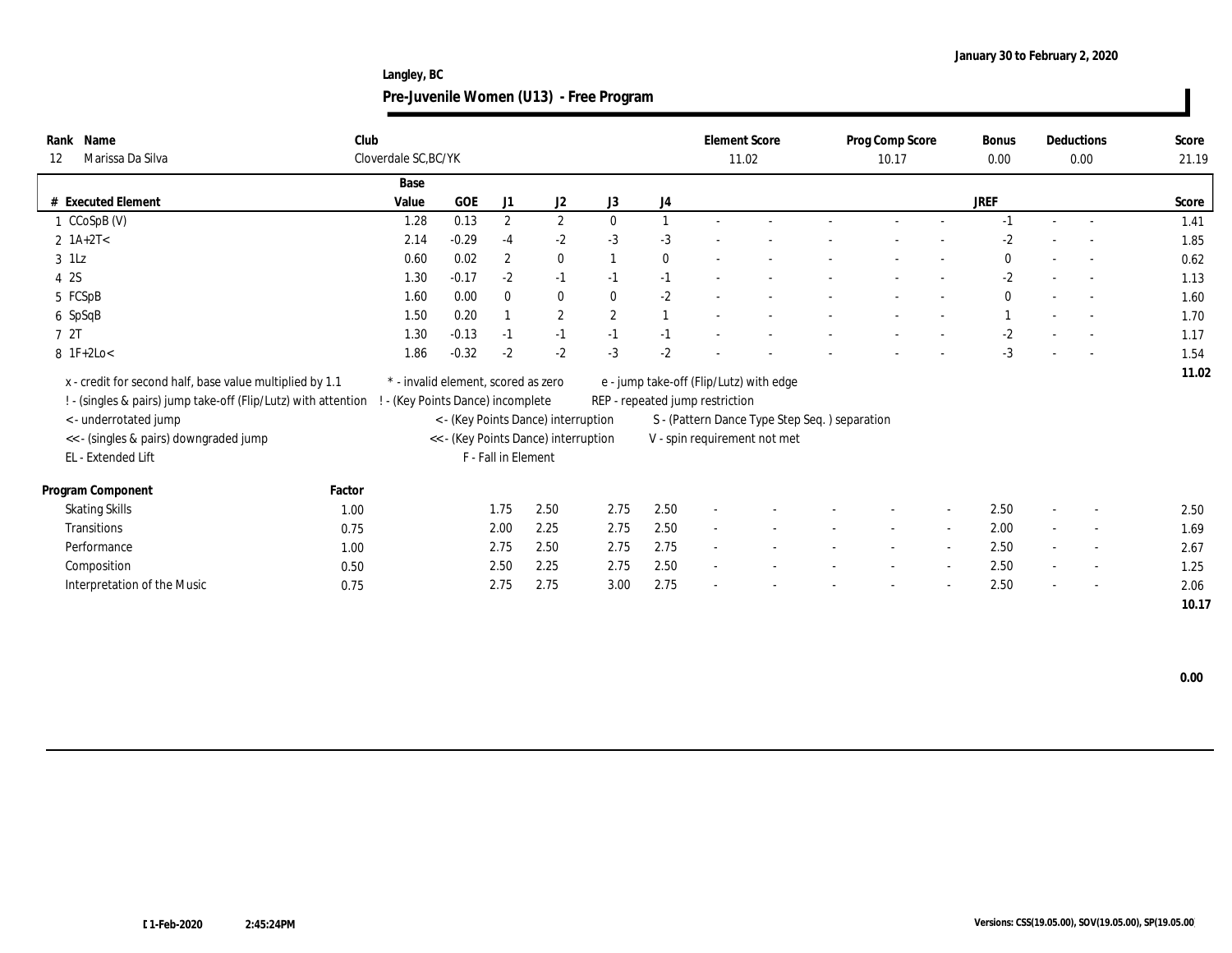**Langley, BC Pre-Juvenile Women (U13) - Free Program**

| Club<br>Name<br>Rank<br>Cleopatra Abhari<br>13                 | Inlet SC, BC/YK                   |                                     |                     |                                      |              |              |                                 | <b>Element Score</b><br>10.22                 | Prog Comp Score<br>10.57 |                          | <b>Bonus</b><br>$0.00\,$ | Deductions<br>0.00       | Score<br>20.79 |
|----------------------------------------------------------------|-----------------------------------|-------------------------------------|---------------------|--------------------------------------|--------------|--------------|---------------------------------|-----------------------------------------------|--------------------------|--------------------------|--------------------------|--------------------------|----------------|
|                                                                | Base                              |                                     |                     |                                      |              |              |                                 |                                               |                          |                          |                          |                          |                |
| <b>Executed Element</b><br>#                                   | Value                             | <b>GOE</b>                          | J1                  | J <sub>2</sub>                       | J3           | J4           |                                 |                                               |                          |                          | JREF                     |                          | Score          |
| $1 \ 1A+2T2$                                                   | 2.14                              | $-0.22$                             | $-2$                | $-2$                                 | $-2$         | $-2$         |                                 |                                               |                          |                          | $-2$                     | $\overline{\phantom{a}}$ | 1.92           |
| 2 $2S<+1LO$                                                    | 1.54                              | $-0.24$                             | $-3$                | $-2$                                 | $-3$         | $-2$         |                                 |                                               |                          |                          | $\Omega$                 | $\overline{a}$           | 1.30           |
| 3 CCoSpB                                                       | 1.70                              | 0.28                                | $\overline{2}$      | $\mathbf{2}$                         | $\mathbf{2}$ |              |                                 |                                               |                          |                          |                          | $\sim$                   | 1.98           |
| 4 1F                                                           | 0.50                              | 0.03                                |                     | $\mathbf{1}$                         | $\mathbf{0}$ |              |                                 |                                               |                          |                          | $\Omega$                 | $\sim$                   | 0.53           |
| 5 SpSqB                                                        | 1.50                              | 0.00                                |                     | $\bf{0}$                             | $-1$         | $-1$         |                                 |                                               |                          |                          |                          |                          | 1.50           |
| $6 \text{ 2Lo} <$                                              | 0.50                              | $-0.20$                             | $-4$                | $-4$                                 | $-4$         | $-4$         |                                 |                                               |                          |                          | $-5$                     | $\overline{\phantom{a}}$ | 0.30           |
| 7 1A                                                           | 1.10                              | 0.04                                |                     | $\overline{1}$                       | $\mathbf{0}$ | $\bf{0}$     |                                 |                                               |                          |                          | $\mathbf{0}$             | $\sim$                   | 1.14           |
| 8 FCSpB                                                        | 1.60                              | $-0.05$                             |                     | $-1$                                 | $-3$         | $\mathbf{0}$ |                                 |                                               |                          |                          | $\mathbf{0}$             |                          | 1.55           |
| x - credit for second half, base value multiplied by 1.1       |                                   | * - invalid element, scored as zero |                     |                                      |              |              |                                 | e - jump take-off (Flip/Lutz) with edge       |                          |                          |                          |                          | 10.22          |
| ! - (singles & pairs) jump take-off (Flip/Lutz) with attention | ! - (Key Points Dance) incomplete |                                     |                     |                                      |              |              | REP - repeated jump restriction |                                               |                          |                          |                          |                          |                |
| <- underrotated jump                                           |                                   |                                     |                     | < - (Key Points Dance) interruption  |              |              |                                 | S - (Pattern Dance Type Step Seq.) separation |                          |                          |                          |                          |                |
| << - (singles & pairs) downgraded jump                         |                                   |                                     |                     | << - (Key Points Dance) interruption |              |              |                                 | V - spin requirement not met                  |                          |                          |                          |                          |                |
| EL - Extended Lift                                             |                                   |                                     | F - Fall in Element |                                      |              |              |                                 |                                               |                          |                          |                          |                          |                |
| Factor<br>Program Component                                    |                                   |                                     |                     |                                      |              |              |                                 |                                               |                          |                          |                          |                          |                |
| <b>Skating Skills</b><br>1.00                                  |                                   |                                     | 2.25                | 3.00                                 | 2.50         | 2.75         | $\overline{\phantom{a}}$        |                                               |                          | $\overline{\phantom{a}}$ | 2.75                     | $\overline{\phantom{a}}$ | 2.67           |
| <b>Transitions</b><br>0.75                                     |                                   |                                     | 1.75                | 2.75                                 | 2.50         | 2.50         | $\sim$                          |                                               | $\sim$                   | $\sim$                   | 2.75                     | $\overline{\phantom{a}}$ | 1.94           |
| Performance<br>1.00                                            |                                   |                                     | 2.50                | 2.75                                 | 2.75         | 2.50         | $\sim$                          |                                               |                          | $\overline{\phantom{a}}$ | 3.00                     | $\overline{\phantom{a}}$ | 2.67           |
| Composition<br>0.50                                            |                                   |                                     | 2.25                | 2.75                                 | 2.50         | 2.50         |                                 |                                               |                          | $\overline{\phantom{a}}$ | 2.75                     | $\sim$                   | 1.29           |
| Interpretation of the Music<br>0.75                            |                                   |                                     | 2.50                | 2.50                                 | 2.75         | 2.75         |                                 |                                               |                          | $\overline{\phantom{a}}$ | 3.25                     | $\overline{\phantom{a}}$ | 2.00           |
|                                                                |                                   |                                     |                     |                                      |              |              |                                 |                                               |                          |                          |                          |                          | 10.57          |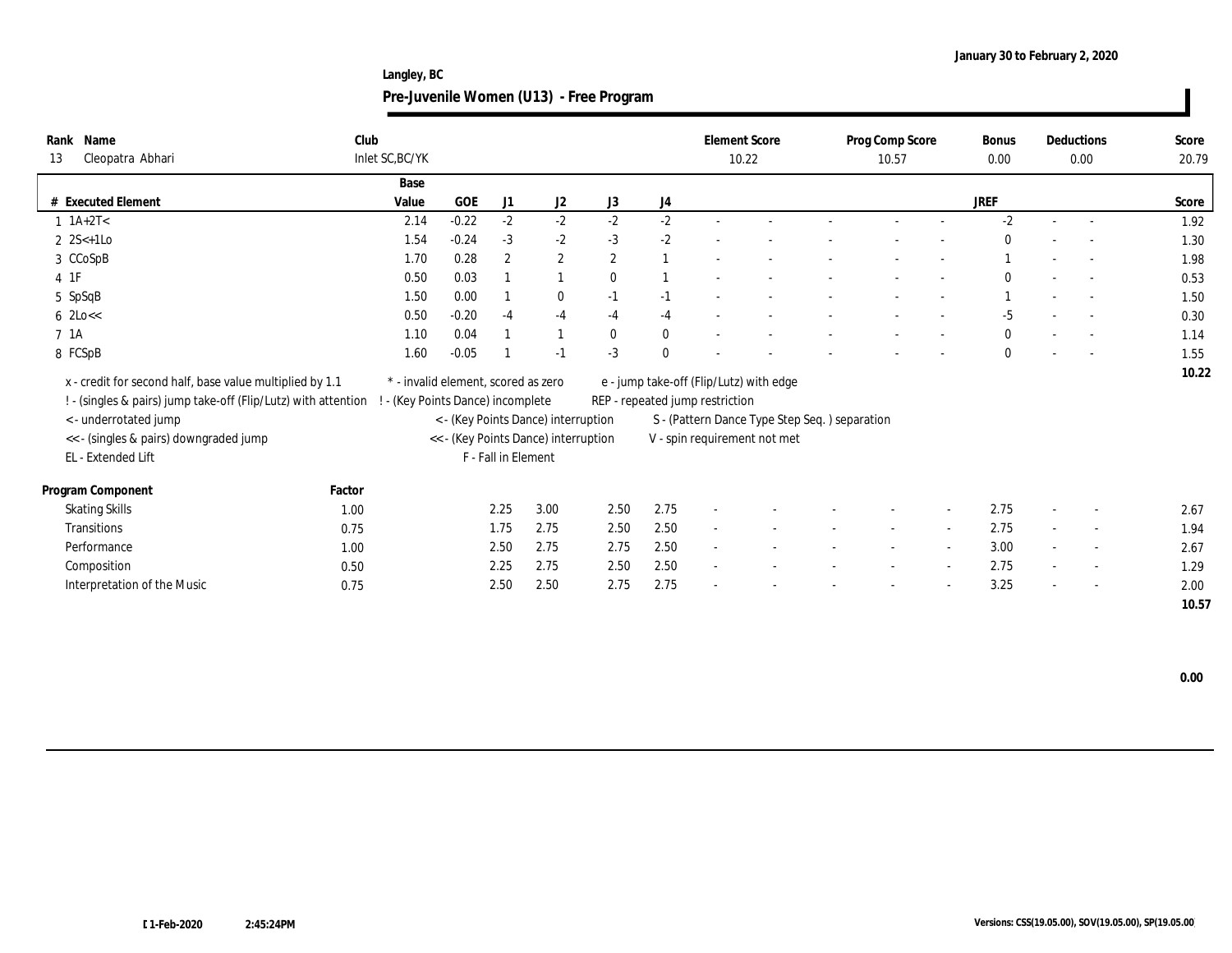**Langley, BC Pre-Juvenile Women (U13) - Free Program**

| Rank Name<br>Angelina Cai<br>14                                                                                            | Club   | Connaught SC, BC/YK                                                    |         |                     |                                      |                |              | <b>Element Score</b><br>11.17   |                                               |                          | Prog Comp Score<br>9.79 |        | <b>Bonus</b><br>0.00 |                          | Deductions<br>0.40       | Score<br>20.56 |
|----------------------------------------------------------------------------------------------------------------------------|--------|------------------------------------------------------------------------|---------|---------------------|--------------------------------------|----------------|--------------|---------------------------------|-----------------------------------------------|--------------------------|-------------------------|--------|----------------------|--------------------------|--------------------------|----------------|
|                                                                                                                            |        | Base                                                                   |         |                     |                                      |                |              |                                 |                                               |                          |                         |        |                      |                          |                          |                |
| # Executed Element                                                                                                         |        | Value                                                                  | GOE     | J1                  | J2                                   | J3             | J4           |                                 |                                               |                          |                         |        | <b>JREF</b>          |                          |                          | Score          |
| 12S                                                                                                                        |        | 1.30                                                                   | 0.00    | $\mathbf{0}$        | $\mathbf{0}$                         | $\theta$       | $-1$         |                                 |                                               |                          |                         |        |                      |                          |                          | 1.30           |
| $2 \text{ } 2\text{F} < 2\text{ }$                                                                                         |        | 1.44                                                                   | $-0.72$ | $-5$                | $-5$                                 | $-5$           | $-5$         |                                 |                                               |                          |                         |        | $-5$                 |                          |                          | 0.72           |
| 3 CCoSpB                                                                                                                   |        | 1.70                                                                   | 0.23    | $\mathbf{2}$        |                                      | $\overline{2}$ |              |                                 |                                               |                          |                         |        |                      |                          |                          | 1.93           |
| 4 SpSqB                                                                                                                    |        | 1.50                                                                   | 0.05    | $\mathbf{0}$        | $\bf{0}$                             |                | $-2$         |                                 |                                               |                          |                         |        |                      |                          |                          | 1.55           |
| $5$ 2Lo+SEQ+1Lo*                                                                                                           |        | 1.36                                                                   | $-0.34$ | $-4$                | $-3$                                 | $-1$           | $-1$         |                                 |                                               |                          |                         |        | $-2$                 | $\overline{\phantom{a}}$ |                          | 1.02           |
| 6 2Lo                                                                                                                      |        | 1.70                                                                   | $-0.40$ | $-3$                | $-2$                                 | $-2$           | $-3$         |                                 |                                               |                          |                         |        | $-1$                 |                          |                          | 1.30           |
| $7 \; 1A+2T$                                                                                                               |        | 2.40                                                                   | $-0.65$ | $-5$                | $-5$                                 | $-5$           | $-5$         |                                 |                                               |                          |                         |        | $-5$                 |                          |                          | 1.75           |
| 8 FCSpB                                                                                                                    |        | 1.60                                                                   | 0.00    | $\overline{2}$      | $\bf{0}$                             | $-2$           | $\mathbf{0}$ |                                 |                                               |                          |                         |        | 0                    | $\sim$                   |                          | 1.60           |
| x - credit for second half, base value multiplied by 1.1<br>! - (singles & pairs) jump take-off (Flip/Lutz) with attention |        | * - invalid element, scored as zero<br>- (Key Points Dance) incomplete |         |                     |                                      |                |              | REP - repeated jump restriction | e - jump take-off (Flip/Lutz) with edge       |                          |                         |        |                      |                          |                          | 11.17          |
| < - underrotated jump                                                                                                      |        |                                                                        |         |                     | < - (Key Points Dance) interruption  |                |              |                                 | S - (Pattern Dance Type Step Seq.) separation |                          |                         |        |                      |                          |                          |                |
| << - (singles & pairs) downgraded jump                                                                                     |        |                                                                        |         |                     | << - (Key Points Dance) interruption |                |              |                                 | V - spin requirement not met                  |                          |                         |        |                      |                          |                          |                |
| EL - Extended Lift                                                                                                         |        |                                                                        |         | F - Fall in Element |                                      |                |              |                                 |                                               |                          |                         |        |                      |                          |                          |                |
| Program Component                                                                                                          | Factor |                                                                        |         |                     |                                      |                |              |                                 |                                               |                          |                         |        |                      |                          |                          |                |
| <b>Skating Skills</b>                                                                                                      | 1.00   |                                                                        |         | 2.25                | 2.50                                 | 2.75           | 2.50         |                                 |                                               |                          |                         | $\sim$ | 2.25                 | $\sim$                   |                          | 2.42           |
| Transitions                                                                                                                | 0.75   |                                                                        |         | 2.50                | 2.75                                 | 2.50           | 2.25         | $\sim$                          |                                               |                          |                         | $\sim$ | 2.25                 | $\sim$                   |                          | 1.82           |
| Performance                                                                                                                | 1.00   |                                                                        |         | 2.75                | 2.50                                 | 2.50           | 2.25         | $\overline{\phantom{a}}$        |                                               | $\overline{\phantom{a}}$ |                         |        | 2.00                 | $\sim$                   | $\sim$                   | 2.42           |
| Composition                                                                                                                | 0.50   |                                                                        |         | 2.75                | 2.75                                 | 2.50           | 2.25         |                                 |                                               |                          |                         |        | 2.25                 | $\sim$                   | $\overline{\phantom{a}}$ | 1.25           |
| Interpretation of the Music                                                                                                | 0.75   |                                                                        |         | 2.50                | 2.50                                 | 2.50           | 2.50         |                                 |                                               |                          |                         |        | 2.00                 |                          |                          | 1.88           |
|                                                                                                                            |        |                                                                        |         |                     |                                      |                |              |                                 |                                               |                          |                         |        |                      |                          |                          | 9.79           |
|                                                                                                                            |        |                                                                        |         |                     |                                      |                |              |                                 |                                               |                          |                         |        |                      |                          |                          |                |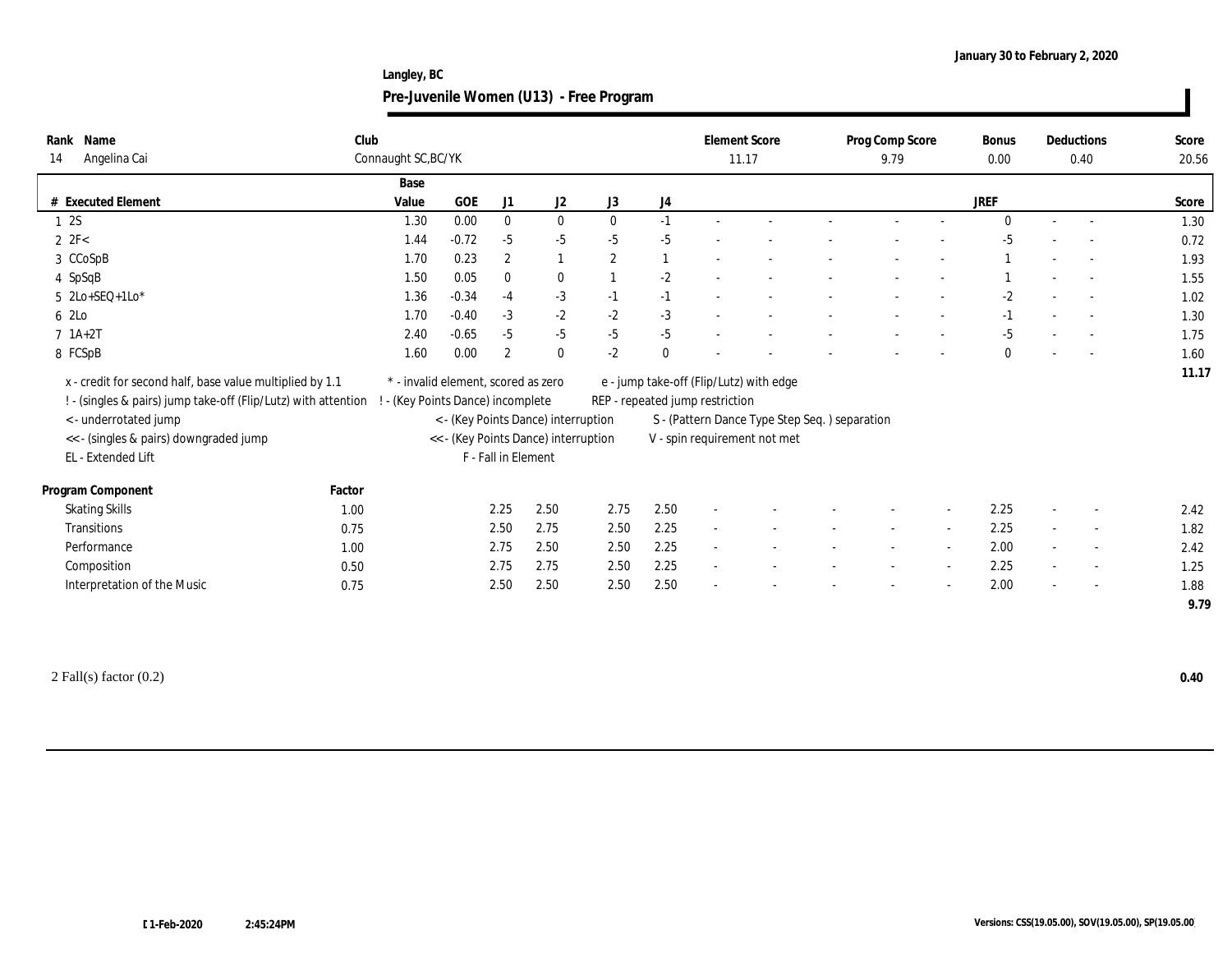**Langley, BC Pre-Juvenile Women (U13) - Free Program**

| Rank Name<br>Isha Ho<br>15                                                                                                                                                                                          | Club   | Connaught SC, BC/YK                                                    |            |                     |                                                                             |              |                                 | <b>Element Score</b><br>10.54 |                                                                                                                          | Prog Comp Score<br>10.14 | Bonus<br>$0.00\,$ |        | Deductions<br>0.20       | Score<br>20.48 |
|---------------------------------------------------------------------------------------------------------------------------------------------------------------------------------------------------------------------|--------|------------------------------------------------------------------------|------------|---------------------|-----------------------------------------------------------------------------|--------------|---------------------------------|-------------------------------|--------------------------------------------------------------------------------------------------------------------------|--------------------------|-------------------|--------|--------------------------|----------------|
|                                                                                                                                                                                                                     |        | Base                                                                   |            |                     |                                                                             |              |                                 |                               |                                                                                                                          |                          |                   |        |                          |                |
| # Executed Element                                                                                                                                                                                                  |        | Value                                                                  | <b>GOE</b> | J1                  | J2                                                                          | J3           | J4                              |                               |                                                                                                                          |                          | <b>JREF</b>       |        |                          | Score          |
| $1 1A+2Lo <<$                                                                                                                                                                                                       |        | 1.60                                                                   | $-0.48$    | $-5$                | $-3$                                                                        | $-5$         | $-5$                            |                               |                                                                                                                          |                          | $-3$              | $\sim$ | $\sim$                   | 1.12           |
| $2 \text{ } 2\text{F} <$                                                                                                                                                                                            |        | 1.44                                                                   | $-0.34$    | $-3$                | $-2$                                                                        | $-3$         | $-2$                            |                               |                                                                                                                          |                          | $-2$              |        |                          | 1.10           |
| 3 FCSpB                                                                                                                                                                                                             |        | 1.60                                                                   | $-0.05$    | $\mathbf{0}$        | $\bf{0}$                                                                    | $-1$         | $-1$                            |                               |                                                                                                                          |                          | $\bf{0}$          |        |                          | 1.55           |
| $4$ 2Lz $<$                                                                                                                                                                                                         |        | 1.68                                                                   | $-0.50$    | $-4$                | $-3$                                                                        | $-4$         | $-2$                            |                               |                                                                                                                          |                          | $-2$              | $\sim$ |                          | 1.18           |
| $5 \ 2S+2T<$                                                                                                                                                                                                        |        | 2.34                                                                   | $-0.65$    | $-5$                | $-5$                                                                        | $-5$         | $-5$                            |                               |                                                                                                                          |                          | $-5$              |        |                          | 1.69           |
| 6 SpSqB                                                                                                                                                                                                             |        | 1.50                                                                   | $-0.10$    | $-1$                | $\bf{0}$                                                                    | $\bf{0}$     | $-1$                            |                               |                                                                                                                          |                          | $-1$              |        | $\overline{\phantom{0}}$ | 1.40           |
| $7 \text{ } 2 \text{Lo} <$                                                                                                                                                                                          |        | 1.36                                                                   | $-0.14$    | $-2$                | $-2$                                                                        | $\bf{0}$     | $-1$                            |                               |                                                                                                                          |                          | $\mathbf{0}$      |        |                          | 1.22           |
| 8 CCoSpB (V)                                                                                                                                                                                                        |        | 1.28                                                                   | 0.00       | $\Omega$            | $\bf{0}$                                                                    | $\mathbf{0}$ | $-1$                            |                               |                                                                                                                          |                          | $\mathbf{0}$      |        |                          | 1.28           |
| x - credit for second half, base value multiplied by 1.1<br>! - (singles & pairs) jump take-off (Flip/Lutz) with attention<br>< - underrotated jump<br><< - (singles & pairs) downgraded jump<br>EL - Extended Lift |        | * - invalid element, scored as zero<br>- (Key Points Dance) incomplete |            | F - Fall in Element | < - (Key Points Dance) interruption<br><< - (Key Points Dance) interruption |              | REP - repeated jump restriction |                               | e - jump take-off (Flip/Lutz) with edge<br>S - (Pattern Dance Type Step Seq.) separation<br>V - spin requirement not met |                          |                   |        |                          | 10.54          |
| Program Component                                                                                                                                                                                                   | Factor |                                                                        |            |                     |                                                                             |              |                                 |                               |                                                                                                                          |                          |                   |        |                          |                |
| <b>Skating Skills</b>                                                                                                                                                                                               | 1.00   |                                                                        |            | 2.25                | 2.75                                                                        | 2.75         | 2.50                            |                               |                                                                                                                          |                          | 2.75              |        |                          | 2.67           |
| Transitions                                                                                                                                                                                                         | 0.75   |                                                                        |            | 2.75                | 2.75                                                                        | 2.75         | 2.25                            | $\sim$                        |                                                                                                                          |                          | 2.25              | $\sim$ |                          | 1.94           |
| Performance                                                                                                                                                                                                         | 1.00   |                                                                        |            | 2.00                | 2.50                                                                        | 2.50         | 2.50                            |                               |                                                                                                                          |                          | 2.50              | $\sim$ | $\sim$                   | 2.50           |
| Composition                                                                                                                                                                                                         | 0.50   |                                                                        |            | 2.00                | 2.50                                                                        | 2.75         | 2.25                            |                               |                                                                                                                          |                          | 2.50              | $\sim$ | $\overline{\phantom{a}}$ | 1.21           |
|                                                                                                                                                                                                                     |        |                                                                        |            |                     |                                                                             |              |                                 |                               |                                                                                                                          |                          |                   |        |                          |                |
| Interpretation of the Music                                                                                                                                                                                         | 0.75   |                                                                        |            | 2.50                | 3.00                                                                        | 2.50         | 2.25                            |                               |                                                                                                                          |                          | 2.25              |        |                          | 1.82           |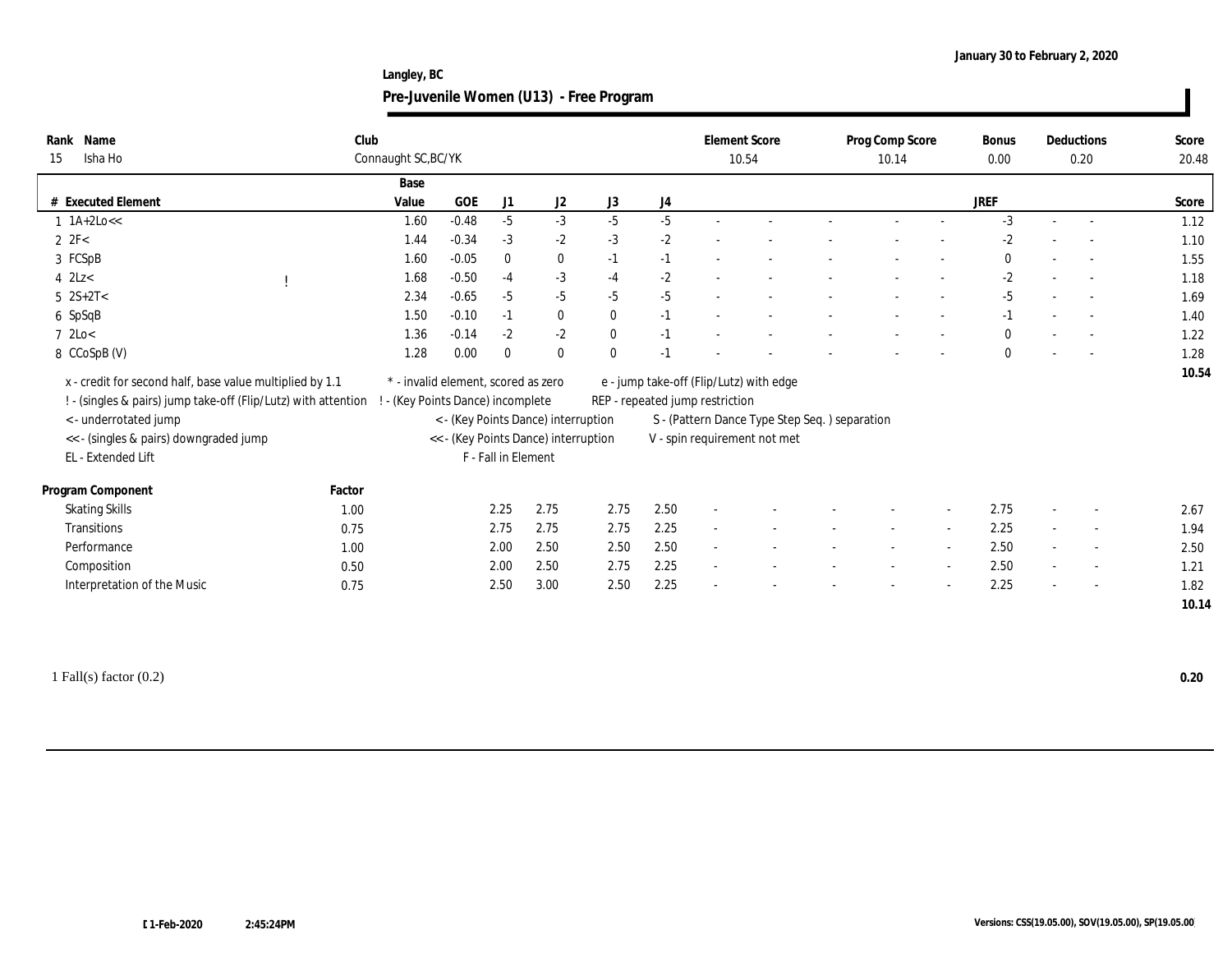**Langley, BC Pre-Juvenile Women (U13) - Free Program**

| Name<br>Rank<br>Hana Kim<br>16                                                                                             | Club   | Burnaby FSC, BC/YK                                                     |         |                     |                                      |              |                                 | <b>Element Score</b><br>10.46 |                                               | Prog Comp Score<br>9.78 | <b>Bonus</b><br>0.00 |                          | Deductions<br>0.20       | Score<br>20.04 |
|----------------------------------------------------------------------------------------------------------------------------|--------|------------------------------------------------------------------------|---------|---------------------|--------------------------------------|--------------|---------------------------------|-------------------------------|-----------------------------------------------|-------------------------|----------------------|--------------------------|--------------------------|----------------|
|                                                                                                                            |        | Base                                                                   |         |                     |                                      |              |                                 |                               |                                               |                         |                      |                          |                          |                |
| # Executed Element                                                                                                         |        | Value                                                                  | GOE     | J1                  | J2                                   | J3           | J4                              |                               |                                               |                         | <b>JREF</b>          |                          |                          | Score          |
| 1 CCoSpB                                                                                                                   |        | 1.70                                                                   | 0.00    | $\bf{0}$            | $\bf{0}$                             | $\mathbf{0}$ | $\bf{0}$                        |                               |                                               |                         | $\mathbf{0}$         | $\sim$                   | $\sim$                   | 1.70           |
| 2 1A                                                                                                                       |        | 1.10                                                                   | $-0.04$ |                     | $-1$                                 | $-1$         | $\bf{0}$                        |                               |                                               |                         | 0                    |                          |                          | 1.06           |
| 3 SpSqB                                                                                                                    |        | 1.50                                                                   | $-0.10$ | $\bf{0}$            | $-2$                                 | $-1$         | $-1$                            | $\overline{\phantom{a}}$      |                                               |                         | $\bf{0}$             | $\sim$                   |                          | 1.40           |
| 4 2S                                                                                                                       |        | 1.30                                                                   | $-0.65$ | $-5$                | $-5$                                 | $-5$         | $-5$                            |                               |                                               |                         | $-5$                 | $\overline{\phantom{a}}$ |                          | 0.65           |
| 5 2Lo                                                                                                                      |        | 1.70                                                                   | $-0.06$ | $-2$                | $\bf{0}$                             | $\mathbf{0}$ | $-1$                            |                               |                                               |                         | $\mathbf{0}$         | $\sim$                   |                          | 1.64           |
| $6$ 1F+1Lo                                                                                                                 |        | 1.00                                                                   | 0.02    |                     | $\bf{0}$                             | $\mathbf{0}$ | $\overline{1}$                  |                               |                                               |                         | $\bf{0}$             | $\sim$                   |                          | 1.02           |
| $72S+1T$                                                                                                                   |        | 1.70                                                                   | $-0.04$ | $\bf{0}$            | $\bf{0}$                             | $-1$         | $-1$                            |                               |                                               |                         | $\mathbf{0}$         |                          | $\sim$                   | 1.66           |
| 8 FCSpB                                                                                                                    |        | 1.60                                                                   | $-0.27$ | $-1$                | $-1$                                 | $-4$         | $-3$                            |                               |                                               |                         | $-1$                 |                          |                          | 1.33           |
| x - credit for second half, base value multiplied by 1.1<br>! - (singles & pairs) jump take-off (Flip/Lutz) with attention |        | * - invalid element, scored as zero<br>- (Key Points Dance) incomplete |         |                     |                                      |              | REP - repeated jump restriction |                               | e - jump take-off (Flip/Lutz) with edge       |                         |                      |                          |                          | 10.46          |
| < - underrotated jump                                                                                                      |        |                                                                        |         |                     | < - (Key Points Dance) interruption  |              |                                 |                               | S - (Pattern Dance Type Step Seq.) separation |                         |                      |                          |                          |                |
| << - (singles & pairs) downgraded jump                                                                                     |        |                                                                        |         |                     | << - (Key Points Dance) interruption |              |                                 |                               | V - spin requirement not met                  |                         |                      |                          |                          |                |
| EL - Extended Lift                                                                                                         |        |                                                                        |         | F - Fall in Element |                                      |              |                                 |                               |                                               |                         |                      |                          |                          |                |
| Program Component                                                                                                          | Factor |                                                                        |         |                     |                                      |              |                                 |                               |                                               |                         |                      |                          |                          |                |
| <b>Skating Skills</b>                                                                                                      | 1.00   |                                                                        |         | 2.25                | 2.75                                 | 2.50         | 2.50                            | $\overline{\phantom{a}}$      |                                               |                         | 3.00                 | $\sim$                   |                          | 2.58           |
| <b>Transitions</b>                                                                                                         | 0.75   |                                                                        |         | 1.75                | 2.25                                 | 2.50         | 2.50                            | $\sim$                        |                                               |                         | 2.50                 | $\sim$                   | $\overline{\phantom{a}}$ | 1.82           |
| Performance                                                                                                                | 1.00   |                                                                        |         | 2.00                | 2.50                                 | 2.25         | 2.50                            | $\sim$                        |                                               |                         | 3.25                 | $\sim$                   | $\overline{\phantom{a}}$ | 2.42           |
| Composition                                                                                                                | 0.50   |                                                                        |         | 2.00                | 2.50                                 | 2.25         | 2.50                            | $\sim$                        |                                               |                         | 3.00                 | $\sim$                   | $\overline{\phantom{a}}$ | 1.21           |
| Interpretation of the Music                                                                                                | 0.75   |                                                                        |         | 2.00                | 2.25                                 | 2.25         | 2.50                            |                               |                                               |                         | 3.00                 |                          |                          | 1.75           |
|                                                                                                                            |        |                                                                        |         |                     |                                      |              |                                 |                               |                                               |                         |                      |                          |                          | 9.78           |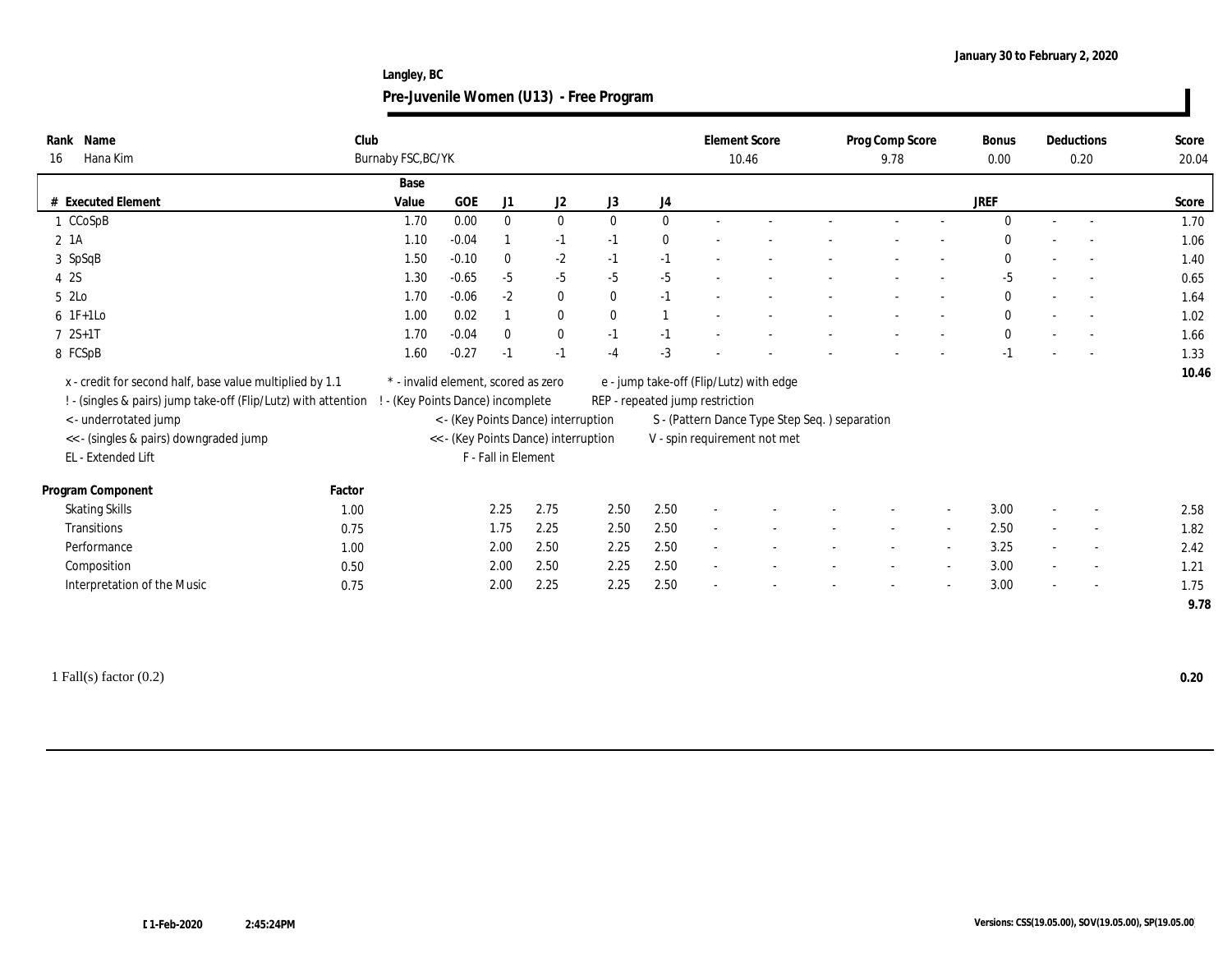**Langley, BC Pre-Juvenile Women (U13) - Free Program**

| Name<br>Rank                                                   | Club   |                                     |         |                     |                                      |      |              |                                 | <b>Element Score</b>                           | Prog Comp Score |                          | Bonus        |                          | Deductions | Score |
|----------------------------------------------------------------|--------|-------------------------------------|---------|---------------------|--------------------------------------|------|--------------|---------------------------------|------------------------------------------------|-----------------|--------------------------|--------------|--------------------------|------------|-------|
| Iris Ye<br>17                                                  |        | Coquitlam SC, BC/YK                 |         |                     |                                      |      |              |                                 | 9.50                                           | 10.11           |                          | 0.00         |                          | 0.00       | 19.61 |
|                                                                |        | Base                                |         |                     |                                      |      |              |                                 |                                                |                 |                          |              |                          |            |       |
| # Executed Element                                             |        | Value                               | GOE     | J1                  | J <sub>2</sub>                       | J3   | J4           |                                 |                                                |                 |                          | <b>JREF</b>  |                          |            | Score |
| $1 \t1A+1T$                                                    |        | 1.50                                | 0.04    | $\bf{0}$            | 1                                    |      | $\mathbf{0}$ |                                 |                                                |                 |                          | $\Omega$     |                          |            | 1.54  |
| $2 \text{ } 2\text{Lo}$ +1 $\text{Lo}$                         |        | 1.86                                | $-0.32$ | $-3$                | $-2$                                 | $-3$ | $-1$         |                                 |                                                |                 |                          | $-2$         |                          |            | 1.54  |
| 3 1F                                                           |        | 0.50                                | 0.03    |                     | $\mathbf{1}$                         |      | $\bf{0}$     |                                 |                                                |                 |                          | $\bf{0}$     | $\overline{\phantom{a}}$ | $\sim$     | 0.53  |
| 4 FCSpB                                                        |        | 1.60                                | $-0.11$ | $\theta$            | $\bf{0}$                             | $-1$ | $-2$         |                                 |                                                |                 |                          | $-1$         |                          | $\sim$     | 1.49  |
| 5 SpSqB                                                        |        | 1.50                                | 0.15    | $\mathbf{0}$        | $\mathbf{1}$                         |      | $\mathbf{1}$ |                                 |                                                |                 |                          |              |                          |            | 1.65  |
| $6 \, 2S <$                                                    |        | 1.04                                | $-0.24$ | $-3$                | $-2$                                 | $-3$ | $-2$         |                                 |                                                |                 |                          | $-2$         |                          |            | 0.80  |
| $7 \text{ } 2T <$                                              |        | 0.40                                | $-0.15$ | $-5$                | $-2$                                 | $-3$ | $-4$         |                                 |                                                |                 |                          | $-4$         | $\overline{\phantom{a}}$ |            | 0.25  |
| 8 CCoSpB                                                       |        | 1.70                                | 0.00    | $\bf{0}$            | $\bf{0}$                             |      | $\mathbf{0}$ |                                 |                                                |                 |                          | $\mathbf{0}$ |                          |            | 1.70  |
| x - credit for second half, base value multiplied by 1.1       |        | * - invalid element, scored as zero |         |                     |                                      |      |              |                                 | e - jump take-off (Flip/Lutz) with edge        |                 |                          |              |                          |            | 9.50  |
| ! - (singles & pairs) jump take-off (Flip/Lutz) with attention |        | - (Key Points Dance) incomplete     |         |                     |                                      |      |              | REP - repeated jump restriction |                                                |                 |                          |              |                          |            |       |
| < - underrotated jump                                          |        |                                     |         |                     | < - (Key Points Dance) interruption  |      |              |                                 | S - (Pattern Dance Type Step Seq. ) separation |                 |                          |              |                          |            |       |
| << - (singles & pairs) downgraded jump                         |        |                                     |         |                     | << - (Key Points Dance) interruption |      |              |                                 | V - spin requirement not met                   |                 |                          |              |                          |            |       |
| EL - Extended Lift                                             |        |                                     |         | F - Fall in Element |                                      |      |              |                                 |                                                |                 |                          |              |                          |            |       |
|                                                                |        |                                     |         |                     |                                      |      |              |                                 |                                                |                 |                          |              |                          |            |       |
| Program Component                                              | Factor |                                     |         |                     |                                      |      |              |                                 |                                                |                 |                          |              |                          |            |       |
| <b>Skating Skills</b>                                          | 1.00   |                                     |         | 2.00                | 2.50                                 | 3.00 | 2.75         | $\overline{\phantom{a}}$        |                                                |                 |                          | 2.50         | $\overline{\phantom{a}}$ |            | 2.58  |
| <b>Transitions</b>                                             | 0.75   |                                     |         | 2.00                | 2.25                                 | 3.00 | 2.50         | $\sim$                          |                                                | $\sim$          | $\overline{\phantom{a}}$ | 2.75         | $\sim$                   | $\sim$     | 1.88  |
| Performance                                                    | 1.00   |                                     |         | 1.75                | 2.25                                 | 2.75 | 2.50         | $\sim$                          |                                                |                 |                          | 2.75         | $\sim$                   |            | 2.50  |
| Composition                                                    | 0.50   |                                     |         | 2.00                | 2.50                                 | 2.75 | 2.50         | $\sim$                          |                                                |                 |                          | 2.25         | $\sim$                   | $\sim$     | 1.21  |
| Interpretation of the Music                                    | 0.75   |                                     |         | 1.75                | 2.75                                 | 2.75 | 2.50         |                                 |                                                |                 |                          | 2.50         | $\sim$                   | $\sim$     | 1.94  |
|                                                                |        |                                     |         |                     |                                      |      |              |                                 |                                                |                 |                          |              |                          |            | 10.11 |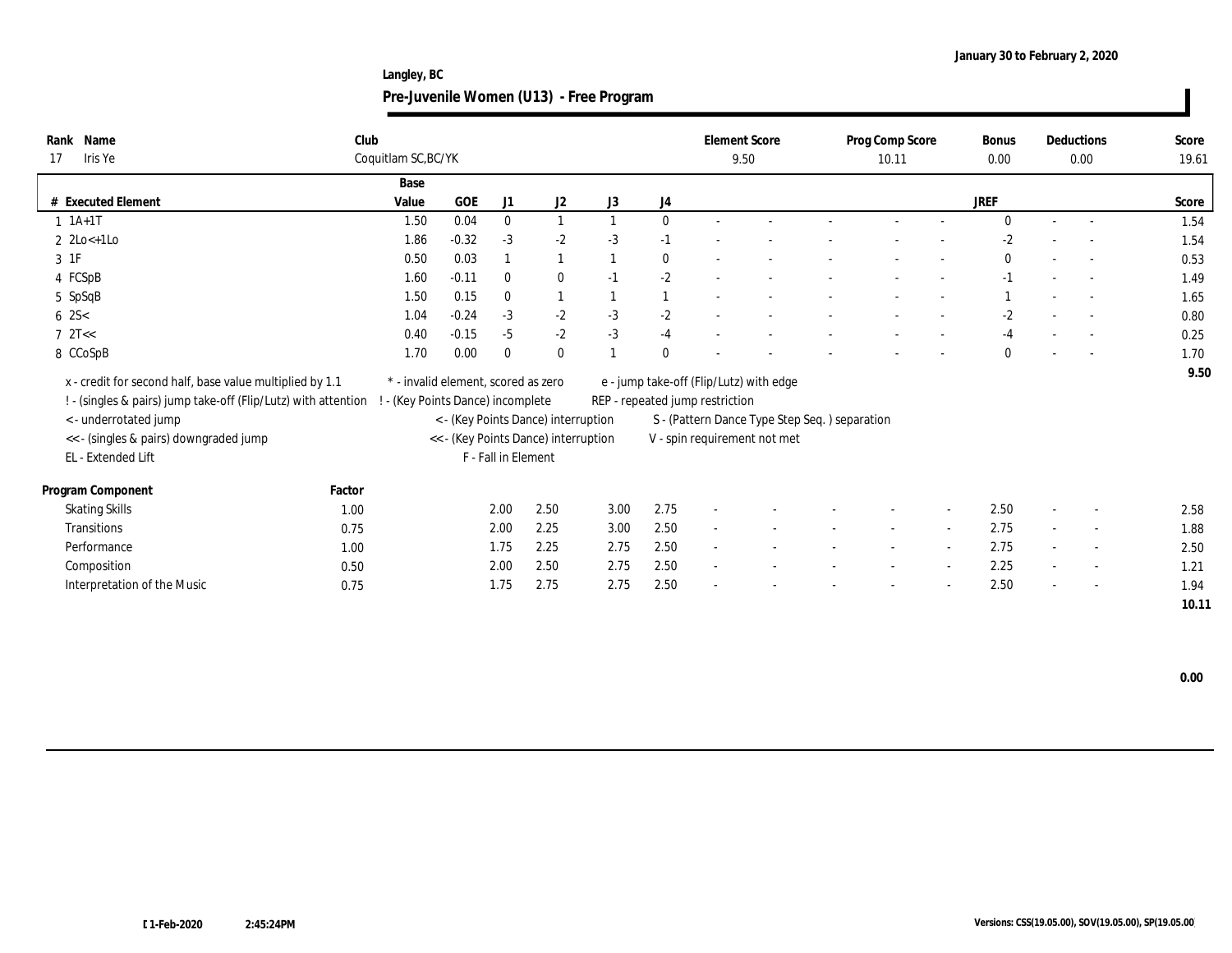**Langley, BC Pre-Juvenile Women (U13) - Free Program**

| Name<br>Rank<br>Ivanna Tung<br>18                                                                                                                                                                                  | Club<br>Connaught SC, BC/YK       |                                     |                          |                                                                             |              |              | <b>Element Score</b><br>9.44    |                                                                                                                          |                          | Prog Comp Score<br>9.82 |        | <b>Bonus</b><br>0.00 |                          | Deductions<br>0.20       | Score<br>19.06 |
|--------------------------------------------------------------------------------------------------------------------------------------------------------------------------------------------------------------------|-----------------------------------|-------------------------------------|--------------------------|-----------------------------------------------------------------------------|--------------|--------------|---------------------------------|--------------------------------------------------------------------------------------------------------------------------|--------------------------|-------------------------|--------|----------------------|--------------------------|--------------------------|----------------|
|                                                                                                                                                                                                                    | Base                              |                                     |                          |                                                                             |              |              |                                 |                                                                                                                          |                          |                         |        |                      |                          |                          |                |
| # Executed Element                                                                                                                                                                                                 | Value                             | <b>GOE</b>                          | J1                       | J <sub>2</sub>                                                              | J3           | J4           |                                 |                                                                                                                          |                          |                         |        | <b>JREF</b>          |                          |                          | Score          |
| $1 \ 1A+2T$                                                                                                                                                                                                        | 2.40                              | $-0.13$                             | $-1$                     | $-1$                                                                        | $\mathbf{0}$ | $-1$         |                                 |                                                                                                                          |                          |                         |        | $-1$                 |                          |                          | 2.27           |
| 2 2Lo                                                                                                                                                                                                              | 1.70                              | $-0.51$                             | $-4$                     | $-2$                                                                        | $-3$         | $-4$         |                                 |                                                                                                                          |                          |                         |        | $-2$                 |                          |                          | 1.19           |
| 3 2S                                                                                                                                                                                                               | 1.30                              | $-0.65$                             | $-5$                     | $-5$                                                                        | $-5$         | $-5$         |                                 |                                                                                                                          |                          |                         |        | $-5$                 |                          |                          | 0.65           |
| 4 CoSpB (V)                                                                                                                                                                                                        | $\overline{\phantom{a}}$          |                                     | $\overline{\phantom{a}}$ | $\overline{\phantom{a}}$                                                    |              |              |                                 |                                                                                                                          |                          |                         |        |                      |                          |                          | 0.00           |
| 5 SpSqB                                                                                                                                                                                                            | 1.50                              | 0.05                                | $-1$                     |                                                                             |              | $\mathbf{0}$ |                                 |                                                                                                                          |                          |                         |        | $\mathbf{0}$         | $\sim$                   |                          | 1.55           |
| $6$ 1Lz+1Lo                                                                                                                                                                                                        | 1.10                              | 0.00                                | $-1$                     | $\bf{0}$                                                                    | $\mathbf{0}$ | $\bf{0}$     |                                 |                                                                                                                          |                          |                         |        | $\bf{0}$             |                          |                          | 1.10           |
| 7 2T                                                                                                                                                                                                               | 1.30                              | $-0.04$                             | $\bf{0}$                 | $-1$                                                                        | $\mathbf{0}$ | $\bf{0}$     |                                 |                                                                                                                          |                          |                         |        | $-1$                 |                          |                          | 1.26           |
| 8 FSSpB                                                                                                                                                                                                            | 1.70                              | $-0.28$                             | $-2$                     | $-1$                                                                        | $-3$         | $-2$         |                                 |                                                                                                                          |                          |                         |        | $\mathbf{0}$         |                          |                          | 1.42           |
| x - credit for second half, base value multiplied by 1.1<br>! - (singles & pairs) jump take-off (Flip/Lutz) with attention<br><- underrotated jump<br><< - (singles & pairs) downgraded jump<br>EL - Extended Lift | ! - (Key Points Dance) incomplete | * - invalid element, scored as zero | F - Fall in Element      | < - (Key Points Dance) interruption<br><< - (Key Points Dance) interruption |              |              | REP - repeated jump restriction | e - jump take-off (Flip/Lutz) with edge<br>S - (Pattern Dance Type Step Seq.) separation<br>V - spin requirement not met |                          |                         |        |                      |                          |                          | 9.44           |
| Program Component<br>Factor                                                                                                                                                                                        |                                   |                                     |                          |                                                                             |              |              |                                 |                                                                                                                          |                          |                         |        |                      |                          |                          |                |
| <b>Skating Skills</b>                                                                                                                                                                                              | 1.00                              |                                     | 1.75                     | 2.25                                                                        | 2.75         | 2.50         | $\sim$                          |                                                                                                                          |                          |                         | $\sim$ | 3.00                 | $\sim$                   |                          | 2.50           |
| Transitions                                                                                                                                                                                                        | 0.75                              |                                     | 1.75                     | 2.00                                                                        | 2.75         | 2.25         | $\sim$                          |                                                                                                                          |                          |                         |        | 2.75                 |                          |                          | 1.75           |
| Performance                                                                                                                                                                                                        | 1.00                              |                                     | 2.00                     | 2.25                                                                        | 3.00         | 2.50         | $\sim$                          |                                                                                                                          |                          |                         |        | 2.75                 | $\sim$                   | $\sim$                   | 2.50           |
| Composition                                                                                                                                                                                                        | 0.50                              |                                     | 2.00                     | 2.50                                                                        | 3.00         | 2.25         | $\sim$                          |                                                                                                                          | $\overline{\phantom{a}}$ | $\sim$                  | $\sim$ | 2.75                 | $\sim$                   | $\overline{\phantom{a}}$ | 1.25           |
| Interpretation of the Music                                                                                                                                                                                        |                                   |                                     | 2.00                     | 2.25                                                                        | 3.00         | 2.50         |                                 |                                                                                                                          |                          |                         |        | 2.50                 | $\overline{\phantom{a}}$ |                          | 1.82           |
|                                                                                                                                                                                                                    | 0.75                              |                                     |                          |                                                                             |              |              |                                 |                                                                                                                          |                          |                         |        |                      |                          |                          | 9.82           |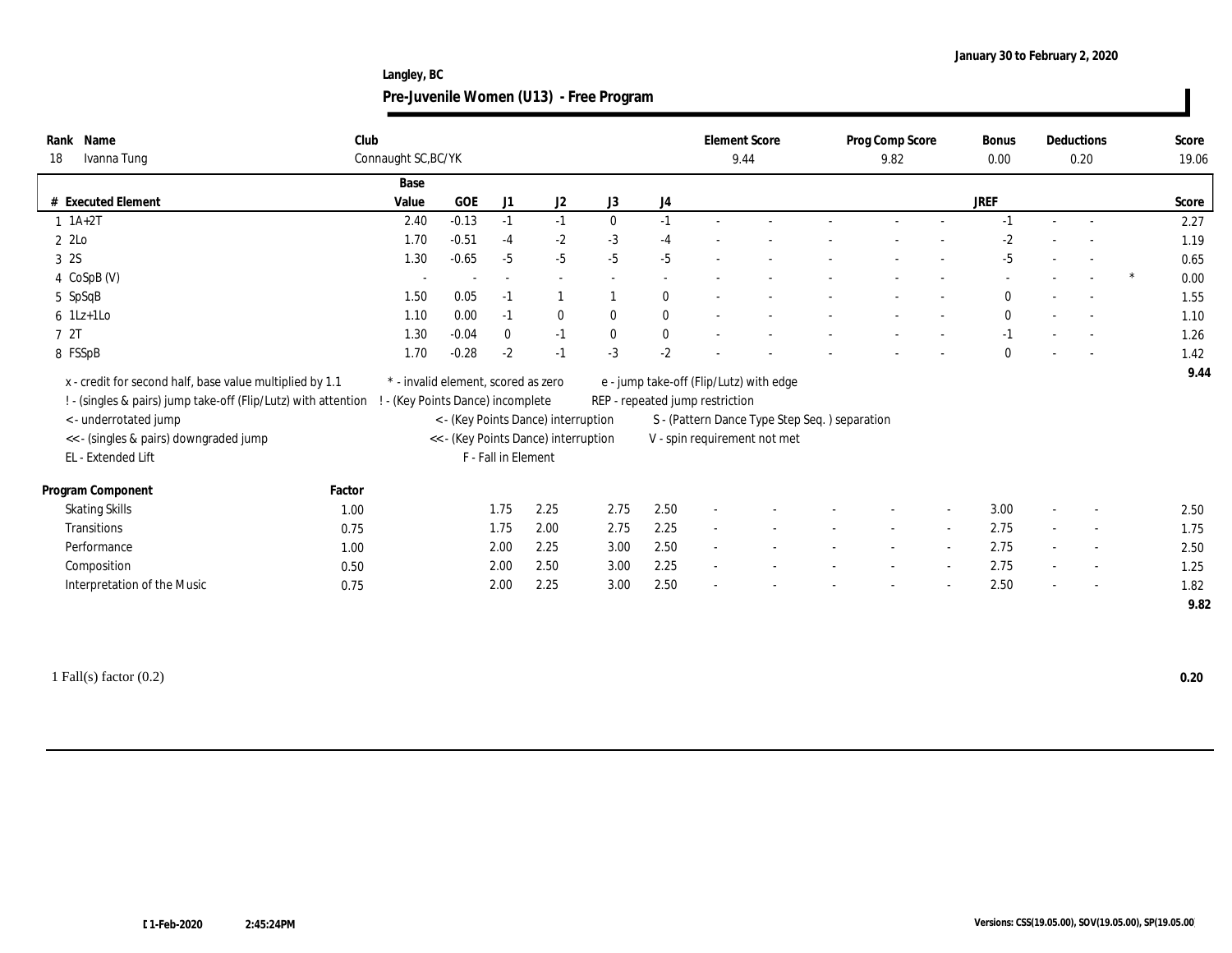**Langley, BC Pre-Juvenile Women (U13) - Free Program**

| Name<br>Rank<br>Cassandra Mak<br>19                                                                                                                                                                                                                   | Club   | Champs ISC of BC, BC/YK             |         |                     |                                                                             |              |          | <b>Element Score</b><br>9.46                                               |                                                                                | Prog Comp Score<br>9.44 | <b>Bonus</b><br>0.00 |        | Deductions<br>0.20       |   | Score<br>18.70 |
|-------------------------------------------------------------------------------------------------------------------------------------------------------------------------------------------------------------------------------------------------------|--------|-------------------------------------|---------|---------------------|-----------------------------------------------------------------------------|--------------|----------|----------------------------------------------------------------------------|--------------------------------------------------------------------------------|-------------------------|----------------------|--------|--------------------------|---|----------------|
|                                                                                                                                                                                                                                                       |        | Base                                |         |                     |                                                                             |              |          |                                                                            |                                                                                |                         |                      |        |                          |   |                |
| <b>Executed Element</b>                                                                                                                                                                                                                               |        | Value                               | GOE     | J1                  | J <sub>2</sub>                                                              | J3           | J4       |                                                                            |                                                                                |                         | JREF                 |        |                          |   | Score          |
| $1 \text{ 1A+2T} <<$                                                                                                                                                                                                                                  |        | 1.50                                | $-0.55$ | $-5$                | $-5$                                                                        | $-5$         | $-5$     |                                                                            |                                                                                |                         | $-5$                 |        |                          |   | 0.95           |
| $2 \text{ } 2\text{F} < 2\text{ }$                                                                                                                                                                                                                    |        | 1.44                                | $-0.53$ | $-3$                | $-4$                                                                        | $-4$         | $-3$     |                                                                            |                                                                                |                         | $-4$                 |        |                          |   | 0.91           |
| $3 \; 2S+2Lo <$                                                                                                                                                                                                                                       |        | 2.66                                | $-0.32$ | $-2$                | $-1$                                                                        | $-4$         | $-2$     |                                                                            |                                                                                |                         | $-3$                 | $\sim$ |                          |   | 2.34           |
| 4 FCSpB                                                                                                                                                                                                                                               |        | 1.60                                | $-0.05$ | $\mathbf{0}$        | $-1$                                                                        | $-1$         | $\bf{0}$ |                                                                            |                                                                                |                         | $\bf{0}$             | $\sim$ |                          |   | 1.55           |
| 5 SpSqB                                                                                                                                                                                                                                               |        | 1.50                                | 0.00    | $\bf{0}$            | $\bf{0}$                                                                    | $\mathbf{0}$ | $\bf{0}$ | $\overline{\phantom{a}}$                                                   |                                                                                |                         | $\bf{0}$             | $\sim$ |                          |   | 1.50           |
| $6$ 2Lo $<$                                                                                                                                                                                                                                           |        | 1.36                                | $-0.27$ | $-2$                | $-2$                                                                        | $-3$         | $-1$     |                                                                            |                                                                                |                         | $-2$                 |        |                          |   | 1.09           |
| $7$ 2Lz $<$                                                                                                                                                                                                                                           |        | 1.68                                | $-0.56$ | $-4$                | $-3$                                                                        | $-4$         | $-3$     |                                                                            |                                                                                |                         | $-3$                 |        |                          |   | 1.12           |
| 8 CoSp                                                                                                                                                                                                                                                |        |                                     |         |                     |                                                                             |              |          |                                                                            |                                                                                |                         |                      |        |                          | * | 0.00           |
| x - credit for second half, base value multiplied by 1.1<br>! - (singles & pairs) jump take-off (Flip/Lutz) with attention ! - (Key Points Dance) incomplete<br>< - underrotated jump<br><< - (singles & pairs) downgraded jump<br>EL - Extended Lift |        | * - invalid element, scored as zero |         | F - Fall in Element | < - (Key Points Dance) interruption<br><< - (Key Points Dance) interruption |              |          | e - jump take-off (Flip/Lutz) with edge<br>REP - repeated jump restriction | S - (Pattern Dance Type Step Seq. ) separation<br>V - spin requirement not met |                         |                      |        |                          |   | 9.46           |
| Program Component                                                                                                                                                                                                                                     | Factor |                                     |         |                     |                                                                             |              |          |                                                                            |                                                                                |                         |                      |        |                          |   |                |
| <b>Skating Skills</b>                                                                                                                                                                                                                                 | 1.00   |                                     |         | 2.25                | 2.75                                                                        | 2.75         | 2.50     |                                                                            |                                                                                |                         | 2.25                 |        |                          |   | 2.50           |
| Transitions                                                                                                                                                                                                                                           | 0.75   |                                     |         | 2.00                | 2.00                                                                        | 2.50         | 2.25     | $\sim$                                                                     |                                                                                |                         | 2.50                 | $\sim$ |                          |   | 1.69           |
| Performance                                                                                                                                                                                                                                           | 1.00   |                                     |         | 2.25                | 2.25                                                                        | 2.25         | 2.50     | $\sim$                                                                     |                                                                                |                         | 2.50                 | $\sim$ | $\overline{\phantom{a}}$ |   | 2.33           |
| Composition                                                                                                                                                                                                                                           | 0.50   |                                     |         | 2.00                | 2.50                                                                        | 2.50         | 2.50     | $\sim$                                                                     |                                                                                |                         | 2.00                 | $\sim$ | $\overline{\phantom{a}}$ |   | 1.17           |
| Interpretation of the Music                                                                                                                                                                                                                           | 0.75   |                                     |         | 2.25                | 2.50                                                                        | 2.25         | 2.50     |                                                                            |                                                                                |                         | 2.25                 |        |                          |   | 1.75<br>9.44   |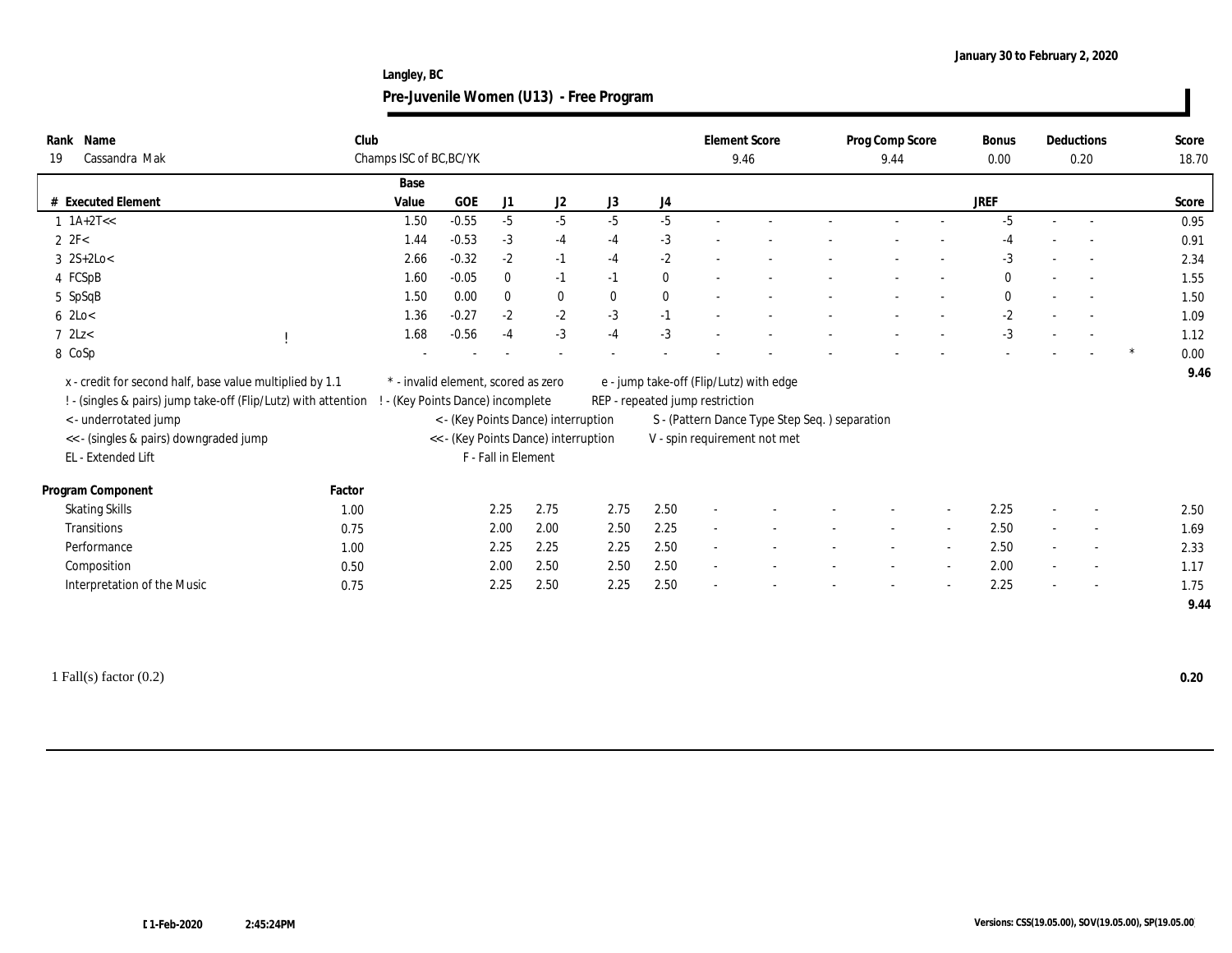**Langley, BC Pre-Juvenile Women (U13) - Free Program**

| Name<br>Rank<br><b>Destiny Cassels</b><br>20                                                                               | Club   | Inlet SC, BC/YK                                                          |         |                     |                                      |              |              |                                 | <b>Element Score</b><br>9.96                   | Prog Comp Score<br>8.69 |                          | <b>Bonus</b><br>0.00 |                          | Deductions<br>0.00       | Score<br>18.65 |
|----------------------------------------------------------------------------------------------------------------------------|--------|--------------------------------------------------------------------------|---------|---------------------|--------------------------------------|--------------|--------------|---------------------------------|------------------------------------------------|-------------------------|--------------------------|----------------------|--------------------------|--------------------------|----------------|
|                                                                                                                            |        | Base                                                                     |         |                     |                                      |              |              |                                 |                                                |                         |                          |                      |                          |                          |                |
| # Executed Element                                                                                                         |        | Value                                                                    | GOE     | J1                  | J2                                   | J3           | J4           |                                 |                                                |                         |                          | JREF                 |                          |                          | Score          |
| $1 \text{ 1A+2T} <<$                                                                                                       |        | 1.50                                                                     | $-0.37$ | $-3$                | $-3$                                 | $-4$         | $-4$         |                                 |                                                |                         |                          | $-3$                 |                          |                          | 1.13           |
| $2 \, 2S + 2Lo <$                                                                                                          |        | 2.66                                                                     | $-0.23$ | $-2$                | $-2$                                 | $-1$         | $-3$         |                                 |                                                |                         |                          | $-1$                 |                          |                          | 2.43           |
| $3$ $2$ F<<                                                                                                                |        | 0.50                                                                     | $-0.18$ | $-4$                | $-3$                                 | $-4$         | $-3$         |                                 |                                                |                         |                          | -4                   |                          | $\sim$                   | 0.32           |
| 4 FCSpB                                                                                                                    |        | 1.60                                                                     | 0.00    | $\mathbf{0}$        | $-2$                                 | $\mathbf{0}$ | $\mathbf{0}$ |                                 |                                                |                         |                          | $\bf{0}$             |                          |                          | 1.60           |
| 5 SpSqB                                                                                                                    |        | 1.50                                                                     | $-0.10$ | $-1$                | $\bf{0}$                             | $-1$         | $-2$         |                                 |                                                |                         |                          | $\bf{0}$             |                          |                          | 1.40           |
| $6$ 2Lz $<<$                                                                                                               |        | 0.60                                                                     | $-0.28$ | $-5$                | $-4$                                 | $-5$         | $-4$         |                                 |                                                |                         |                          | $-5$                 |                          |                          | 0.32           |
| $7 \text{ } 2 \text{Lo} <$                                                                                                 |        | 1.36                                                                     | $-0.36$ | $-2$                | $-2$                                 | $-3$         | $-3$         |                                 |                                                |                         | $\overline{\phantom{a}}$ | $-3$                 | $\sim$                   |                          | 1.00           |
| 8 CCoSpB                                                                                                                   |        | 1.70                                                                     | 0.06    | $\bf{0}$            |                                      | $-1$         |              |                                 |                                                |                         |                          | $\mathbf{0}$         |                          |                          | 1.76           |
| x - credit for second half, base value multiplied by 1.1<br>! - (singles & pairs) jump take-off (Flip/Lutz) with attention |        | * - invalid element, scored as zero<br>! - (Key Points Dance) incomplete |         |                     |                                      |              |              | REP - repeated jump restriction | e - jump take-off (Flip/Lutz) with edge        |                         |                          |                      |                          |                          | 9.96           |
| < - underrotated jump                                                                                                      |        |                                                                          |         |                     | < - (Key Points Dance) interruption  |              |              |                                 | S - (Pattern Dance Type Step Seq. ) separation |                         |                          |                      |                          |                          |                |
| << - (singles & pairs) downgraded jump                                                                                     |        |                                                                          |         |                     | << - (Key Points Dance) interruption |              |              |                                 | V - spin requirement not met                   |                         |                          |                      |                          |                          |                |
| EL - Extended Lift                                                                                                         |        |                                                                          |         | F - Fall in Element |                                      |              |              |                                 |                                                |                         |                          |                      |                          |                          |                |
| Program Component                                                                                                          | Factor |                                                                          |         |                     |                                      |              |              |                                 |                                                |                         |                          |                      |                          |                          |                |
| <b>Skating Skills</b>                                                                                                      | 1.00   |                                                                          |         | 1.75                | 2.00                                 | 2.75         | 2.50         | $\sim$                          |                                                |                         |                          | 2.25                 | $\overline{\phantom{a}}$ | $\sim$                   | 2.25           |
| Transitions                                                                                                                | 0.75   |                                                                          |         | 2.00                | 1.75                                 | 2.50         | 2.25         | $\sim$                          |                                                |                         |                          | 2.25                 | $\sim$                   | $\overline{\phantom{a}}$ | 1.63           |
| Performance                                                                                                                | 1.00   |                                                                          |         | 1.75                | 2.00                                 | 2.50         | 2.00         | $\sim$                          |                                                |                         |                          | 2.25                 | $\sim$                   | $\overline{\phantom{a}}$ | 2.08           |
| Composition                                                                                                                | 0.50   |                                                                          |         | 1.75                | 2.25                                 | 2.50         | 2.50         | $\sim$                          |                                                |                         |                          | 2.25                 | $\sim$                   | $\overline{\phantom{a}}$ | 1.17           |
| Interpretation of the Music                                                                                                | 0.75   |                                                                          |         | 1.75                | 1.75                                 | 2.25         | 2.25         |                                 |                                                |                         |                          | 2.25                 |                          | $\sim$                   | 1.56           |
|                                                                                                                            |        |                                                                          |         |                     |                                      |              |              |                                 |                                                |                         |                          |                      |                          |                          | 8.69           |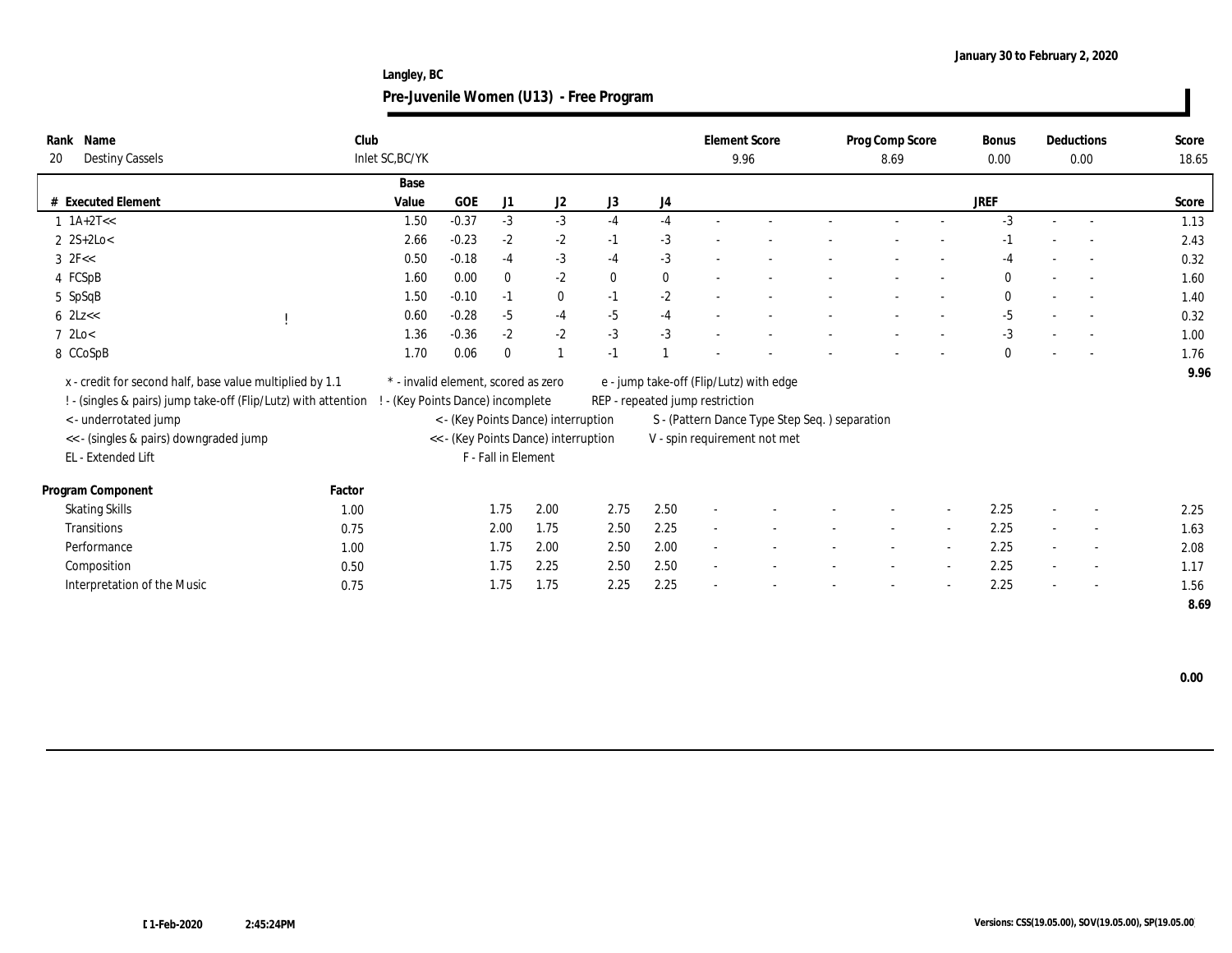**Langley, BC Pre-Juvenile Women (U13) - Free Program**

| Rank Name<br>Maia Slavicky<br>21                                                                                                                                                                                   | Club   | Vancouver SC, BC/YK                                                    |         |                     |                                                                             |              |          | <b>Element Score</b><br>8.40    |                                                                                                                          | Prog Comp Score<br>9.85  |                          | <b>Bonus</b><br>0.00 |                          | Deductions<br>0.20       |   | Score<br>18.05 |
|--------------------------------------------------------------------------------------------------------------------------------------------------------------------------------------------------------------------|--------|------------------------------------------------------------------------|---------|---------------------|-----------------------------------------------------------------------------|--------------|----------|---------------------------------|--------------------------------------------------------------------------------------------------------------------------|--------------------------|--------------------------|----------------------|--------------------------|--------------------------|---|----------------|
|                                                                                                                                                                                                                    |        | Base                                                                   |         |                     |                                                                             |              |          |                                 |                                                                                                                          |                          |                          |                      |                          |                          |   |                |
| # Executed Element                                                                                                                                                                                                 |        | Value                                                                  | GOE     | J1                  | J2                                                                          | J3           | J4       |                                 |                                                                                                                          |                          |                          | JREF                 |                          |                          |   | Score          |
| $1 \t2T+2T<<$                                                                                                                                                                                                      |        | 1.70                                                                   | $-0.65$ | $-5$                | $-5$                                                                        | $-5$         | $-5$     |                                 |                                                                                                                          |                          |                          | $-5$                 |                          |                          |   | 1.05           |
| $2 \text{ } 2\text{F} < 2\text{ }$                                                                                                                                                                                 |        | 1.44                                                                   | $-0.24$ | $-2$                | $-1$                                                                        | $-3$         | $-1$     |                                 |                                                                                                                          |                          |                          | $-2$                 |                          |                          |   | 1.20           |
| 3 2S                                                                                                                                                                                                               |        | 1.30                                                                   | 0.00    | $\mathbf{0}$        | $\bf{0}$                                                                    | $\mathbf{0}$ | $\bf{0}$ |                                 |                                                                                                                          |                          |                          | $\mathbf{0}$         | $\overline{\phantom{a}}$ |                          |   | 1.30           |
| 4 FCSpB                                                                                                                                                                                                            |        | 1.60                                                                   | 0.00    | $\mathbf{0}$        | $\bf{0}$                                                                    |              | $\bf{0}$ |                                 |                                                                                                                          |                          |                          | $\mathbf{0}$         |                          |                          |   | 1.60           |
| $5$ 2Lz $<$                                                                                                                                                                                                        |        | 1.68                                                                   | $-0.50$ | $-3$                | $-3$                                                                        | $-4$         | $-2$     |                                 |                                                                                                                          |                          | $\overline{\phantom{a}}$ | $-3$                 | $\sim$                   | $\sim$                   |   | 1.18           |
| 6 SpSqB                                                                                                                                                                                                            |        | 1.50                                                                   | $-0.05$ | $-1$                | $\bf{0}$                                                                    | $\bf{0}$     | $-1$     |                                 |                                                                                                                          |                          |                          | $\mathbf{0}$         |                          |                          |   | 1.45           |
| $7$ 1A $<$                                                                                                                                                                                                         |        | 0.88                                                                   | $-0.26$ | $-3$                | $-3$                                                                        | $-3$         | $-4$     |                                 |                                                                                                                          |                          |                          | $-3$                 |                          |                          |   | 0.62           |
| 8 CoSp                                                                                                                                                                                                             |        |                                                                        |         |                     |                                                                             |              |          |                                 |                                                                                                                          |                          |                          |                      |                          |                          | * | 0.00           |
| x - credit for second half, base value multiplied by 1.1<br>! - (singles & pairs) jump take-off (Flip/Lutz) with attention<br><- underrotated jump<br><< - (singles & pairs) downgraded jump<br>EL - Extended Lift |        | * - invalid element, scored as zero<br>- (Key Points Dance) incomplete |         | F - Fall in Element | < - (Key Points Dance) interruption<br><< - (Key Points Dance) interruption |              |          | REP - repeated jump restriction | e - jump take-off (Flip/Lutz) with edge<br>S - (Pattern Dance Type Step Seq.) separation<br>V - spin requirement not met |                          |                          |                      |                          |                          |   | 8.40           |
| Program Component                                                                                                                                                                                                  | Factor |                                                                        |         |                     |                                                                             |              |          |                                 |                                                                                                                          |                          |                          |                      |                          |                          |   |                |
| <b>Skating Skills</b>                                                                                                                                                                                              | 1.00   |                                                                        |         | 2.00                | 2.75                                                                        | 2.50         | 2.25     | $\sim$                          |                                                                                                                          |                          |                          | 2.50                 | $\sim$                   |                          |   | 2.42           |
| <b>Transitions</b>                                                                                                                                                                                                 | 0.75   |                                                                        |         | 1.75                | 2.50                                                                        | 2.50         | 2.25     | $\sim$                          |                                                                                                                          |                          |                          | 2.50                 | $\sim$                   |                          |   | 1.82           |
| Performance                                                                                                                                                                                                        | 1.00   |                                                                        |         | 2.25                | 2.50                                                                        | 2.50         | 2.50     | $\sim$                          |                                                                                                                          | $\overline{\phantom{a}}$ | $\sim$                   | 2.50                 | $\sim$                   | $\sim$                   |   | 2.50           |
| Composition                                                                                                                                                                                                        | 0.50   |                                                                        |         | 2.25                | 2.50                                                                        | 2.75         | 2.25     | $\sim$                          |                                                                                                                          |                          | $\sim$                   | 2.25                 | $\sim$                   | $\overline{\phantom{a}}$ |   | 1.17           |
| Interpretation of the Music                                                                                                                                                                                        | 0.75   |                                                                        |         | 2.50                | 2.75                                                                        | 2.75         | 2.50     |                                 |                                                                                                                          |                          |                          | 2.50                 | $\sim$                   | $\sim$                   |   | 1.94           |
|                                                                                                                                                                                                                    |        |                                                                        |         |                     |                                                                             |              |          |                                 |                                                                                                                          |                          |                          |                      |                          |                          |   | 9.85           |